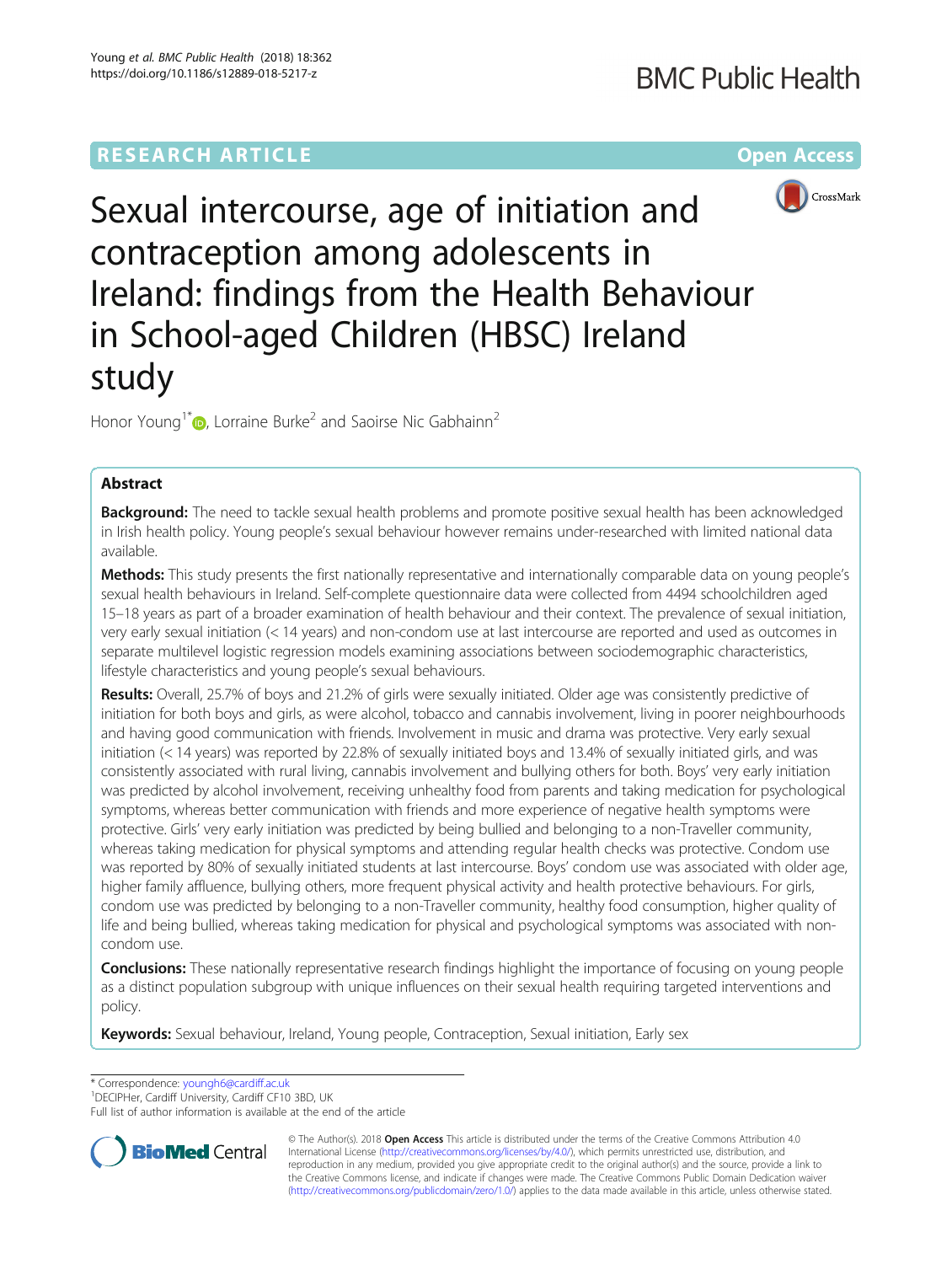## Background

Sexual health plays an important role in physical and social well-being. Sexuality is a vital element of the human character. The World Health Organization (WHO) claims that positive sexual health not only influences a person's physical and mental well-being but is also essential to achieving sustainable development and the realisation of global health and human rights  $[1]$  $[1]$ . The views people hold about their sexuality, the behaviours they participate in and the attitudes and values they hold are all shaped by the context in which they live [[2](#page-15-0)]. Contextual factors outside the control of an individual, such as age, disability, sexual orientation, culture and place of residence can also influence the decisions people make [[3](#page-15-0)].

Young people typically engage in experimental behaviours, including sexual behaviours, which help them to establish their individual identity as they make the transition into adulthood  $[4]$  $[4]$ . The onset of sexual intercourse is a time of social and personal significance which also has major health implications [[5\]](#page-15-0). A large number of young people in Ireland, and internationally, report sexual initiation during adolescence  $[6-8]$  $[6-8]$  $[6-8]$ . At this time, norms of behaviour, sexual activity and practices are established [[2\]](#page-15-0). Young people aged 15–24 years who are sexually active are at a greater risk of experiencing adverse health and social outcomes including unplanned pregnancy or Sexually Transmitted Infection (STI) acquisition than older populations [\[9](#page-15-0)].

Early sexual initiation (i.e., sexual initiation before 16 years old) has been associated with adverse sexual health outcomes at the time of first intercourse and also later in life [\[10](#page-15-0)]. It has implications for adolescents' selfperception, well-being, social status and later sexual health behaviours [\[11,](#page-15-0) [12\]](#page-15-0). In terms of physiological readiness, girls aged 14 and younger are almost universally too young to have intercourse [[13\]](#page-15-0). Adolescents may not be equipped to manage the psychological consequences of sexual activity; experiencing regret and having a higher risk of depression [\[14,](#page-15-0) [15\]](#page-15-0).

Very early sexual initiation (i.e., initiation before 14 years old) has also been associated with sexual intercourse with high risk partners (e.g., intravenous drug users and HIV positive men), multiple sexual partners, STI transmission and sexual and physical violence [\[16,](#page-15-0) [17\]](#page-15-0). The potential risks associated with adolescent sexual behaviour can also be linked to the behavioural and emotional characteristics of their developmental phase. Previous research on the sexual knowledge, attitudes and practices of boys and girls aged 14 and younger tend to report insufficient cognitive preparedness for consensual and safe sexual intercourse [[18](#page-15-0), [19](#page-15-0)]. Adolescent sexual behaviour may also be influenced by the under developed decision-making skills associated with this life stage [\[20\]](#page-15-0). Studies with adults in Ireland have demonstrated that those who initiated sex earlier were less likely to have used contraception or to have planned intercourse and more likely to regret the timing of first intercourse [[21](#page-15-0), [22\]](#page-15-0).

Engaging in poorly or unprotected sexual intercourse increases the risk of STIs and unplanned pregnancy [\[23](#page-15-0)]. Sexual behaviours such as early sexual initiation (i.e., sexual initiation before 16 years old), inconsistent condom use, multiple sexual partners and 'casual' sex are recognised risk factors for unplanned pregnancy and STI transmission [[21](#page-15-0), [22](#page-15-0), [24](#page-15-0), [25](#page-15-0)].

Although a large body of literature suggests that early sexual initiation is associated with adverse outcomes, other research suggests no relationship between early intercourse and depressive symptoms [[26\]](#page-15-0) or other problem behaviours [\[27](#page-15-0)] and only a modest relationship between adverse outcomes such as lower school attachment [[28](#page-15-0)]. Other findings indicate that the association may be better explained by familial [[29\]](#page-15-0) or genetic and environmental factors [[30](#page-15-0), [31\]](#page-15-0). Haase et al. [[32](#page-15-0)] identified that not only early, but late timing of first sexual experiences, is associated with lower psychosocial adjustment in selected domains in young adulthood. Contrasting findings highlight the gap that remains in our understanding of the extent of the impact and the mechanisms between early sexual behaviour and associated outcomes.

At present there are limited data on young people's sexual health and behaviours in Ireland. Data have been collected on the sexual health of young adults, including retrospective accounts of teenage behaviour [\[6](#page-15-0), [21,](#page-15-0) [22,](#page-15-0) [33](#page-15-0)]. Some regional and local studies have also been conducted with young people [\[7](#page-15-0), [34](#page-15-0)]. Nationally representative sexual health and behaviour data have never before been collected directly from children in Ireland. Consequently there is also limited evidence relating to the prevalence of and associated risk and protective factors for young people's sexual health and behaviour. In order to gain a more comprehensive understanding of these issues, an approach is required that includes exploring interrelated contextual factors that influence young people's lives, and is not limited only to individualistic factors [\[35,](#page-15-0) [36](#page-15-0)]. Four sexual behaviour questions have been mandatory for 15-year-old participants in the HBSC study since 2002, however for practical, political and ethical reasons these questions have only been included as mandatory in the Irish study since 2010. Studying sexual behaviour in Ireland is of particular importance given that the legal age of consent for intercourse is 17 years old. A predominantly Catholic country, abortion is not legal in Ireland [[37](#page-15-0)] and access to contraception can be difficult for young people, especially those under the age of consent. The sexual education curriculum, entitled 'Relationships and Sexuality Education' or RSE is delivered in the context of the broader 'Social and Personal Health Education' (SPHE). Prompted by concern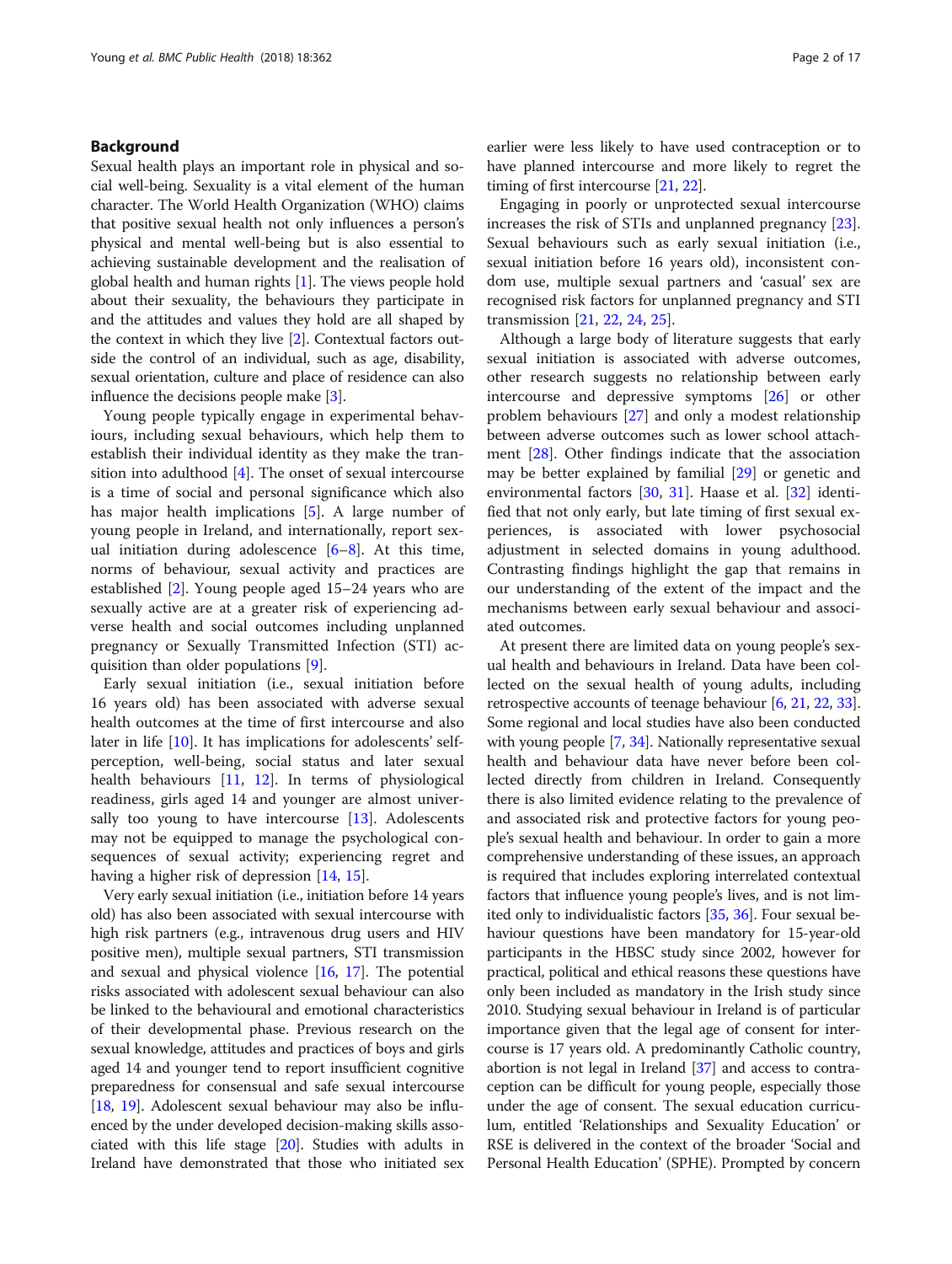around adolescent pregnancy in the mid 1990s, it takes a holistic perspective with key objectives focused on relationships and decision-making. Schools and educational stakeholders, including parents, have a major role in determining the approach taken within schools. Each school is mandated to develop its own RSE policy which determines what is taught, and how, in line with its usually Roman Catholic ethos and to do so in collaboration with parents. There are no strict curricular criteria or resources employed across all schools. This can translate into a focus on relationships education and marriage preparation, rather than sexuality education or sexual health promotion [\[38](#page-15-0)].

This paper provides the first nationally representative data on young people's sexual health and behaviour. It provides a novel contribution to the understanding of young people's sexual behaviour across Ireland. It explores the prevalence of sexual health behaviours and incorporates an approach to explore the individual and social risk and protective sociodemographic and lifestyle behaviours associated with young people's sexual behaviours. The paper uses data from the 2010 Health Behaviour in School-aged Children (HBSC) international study and explores the following research questions;

1) What are the prevalence rates of sexual initiation, age of sexual initiation, and contraceptive use at last intercourse of young people aged 15–18 years old in Ireland;

2) What are the socio-demographic and lifestyle characteristics related to 15–18 year old young people's experience of sexual initiation, age of initiation, and contraceptive use at last intercourse.

## **Methods**

## Data

The Health Behaviour in School-aged Children (HBSC) study is a WHO cross-national research project that aims to increase the understanding of young people's health, well-being and behaviours, including sexual behaviours. Internationally comparable data are collected from over 200,000 students aged 11, 13 and 15 year olds every four years across 43 participating countries [\[39](#page-15-0)]. Data collection in Ireland is extended to include young people aged 9 to 18 years. The study uses an anonymous self-completion international standardised questionnaire; administered in classrooms to gain the perspectives of a representative proportion of 9–18 year old school-going children in the Republic of Ireland. The findings are used to inform and influence population health, health services and health education policy and practice at local, national and international levels.

## Sample

In 2010 data were collected from 256 schools in Ireland totalling 16,060 children of whom 4494 were aged 15–

18 years and used in the current analysis  $[40]$  $[40]$ . Sampling for the HBSC Ireland 2010 study was conducted to reflect a representative proportion of young people in Ireland. Census data were used to indicate population distribution across geographic regions. The sampling frame consisted of both primary and secondary schools in Ireland; lists of which were provided by the Department of Education and Skills. Schools within geographical regions were randomly selected for participation, followed by the random selection of classes within schools. A total of 256 schools were recruited with a response rate of 67%. Overall, 16,060 school children participated in the HBSC 2010 survey with a response rate of 85%. The primary sampling unit for data collection in the HBSC is at classroom level. Classroom clustering was accounted for using the Complex Samples function on SPSS. The data is not spread equally over 15–18 year old students. The sample size for 18 year olds is the smallest and is not likely to be representative of 18 year olds in the population. This group however represents 18 year olds who are still attending secondary education.

### Ethics

Ethical approval was granted by The National University of Ireland, Galway Research Ethics Committee. In accordance with the HBSC international protocol, sexual behaviour items were asked only of students aged 15 years and older as the majority of younger people are less likely to have experienced sexual intercourse and to avoid potential objection from parents and school management teams.

### Measures

All survey questions were designed by members of the HBSC international study network or adapted from existing measures [\[39](#page-15-0)]. All components are subjected to agreed piloting and pre-testing protocols and peerreviewed by subject experts. The sexual health questions reported on here were discussed with children and assessed by them in advance of their use [[41](#page-15-0)–[43](#page-15-0)].

### Sociodemographics

Socio-demographic questions were based on the 2010 HBSC international protocol [[39\]](#page-15-0). Gender was measured by asking participants whether they are a boy or a girl. Age was measured by asking participants the month and year in which they were born, and calculated at the time of questionnaire completion. Social class was measured by asking participants the occupations of their parents. The Irish Central Statistics Office [\[44](#page-15-0)] measure of social classification (occupation and income level of respondent) was used to identify social class for each respondent. Social class is represented by SC 1–2, SC 3–4 and SC 5–6, corresponding to high, middle and low social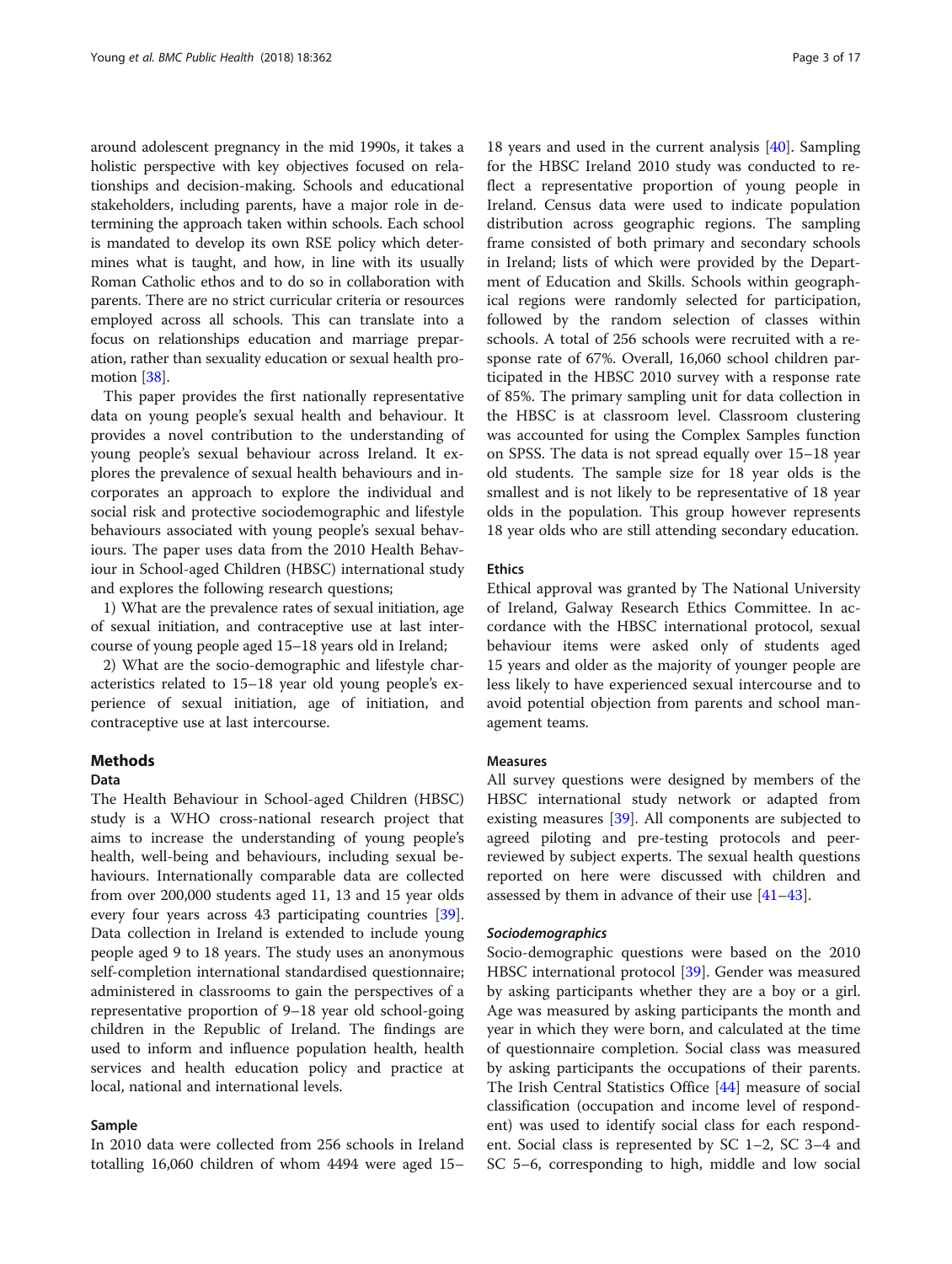classes respectively. Responses were taken as the highest social class available for either mother or father. The HBSC Family Affluence Scale (FAS) [\[45](#page-15-0)] is based on a set of questions about the material conditions of the households in which participants live, including car ownership, bedroom occupancy, holidays and home computers. A composite score is calculated for each participant providing values corresponding to low, middle and high family affluence. Urban/Rural status was measured by asking participants for their residential status; city, town, village or country. Living in town or city represented urban status, while rural status was country or village. Household composition was measured by asking to identify the people who live in the home where they live all or most of the time. Responses were categorised into those who lived with both parents and those who did not. Disability/Chronic illness status was assessed through the question 'Do you have a long-term illness, disability, or medical condition (like diabetes, asthma, allergy or cerebral palsy) that has been diagnosed by a doctor?' Response options were 'yes' and 'no,'

### Lifestyle characteristics

Individual items ( $n = 88$ ) relating to the following four domains were identified from the 2010 HBSC survey [[39\]](#page-15-0); 1) physical activity, 2) negative lifestyle behaviours, 3) health and 4) socio-cultural environment. The items identified from the survey can be found in Additional file [1](#page-14-0); full item details, including response options, can be found in Currie et al. [[39,](#page-15-0) [46](#page-15-0)] The number of items identified inhibited detailed analysis and consequently a Categorical Principle Components Analysis (CatPCA) [[47\]](#page-15-0) was conducted on the items to understand their structure and uni-dimensionality, while reducing the dimensionality of the data for the purpose of further analyses. All meaningful explanatory factors were extracted for each domain. The CatPCA identified five factors for positive lifestyle behaviours explaining 66.1% of the variance; five factors for negative lifestyle behaviours explaining 58.2% of the variance; four factors for health explaining 51.5% of the variance and nine factors for socio-cultural environment explaining 52.4% of the variance (See Additional file [1](#page-14-0)). These factors were entered into the logistic regression analyses.

#### Sexual behaviour

#### Sexual initiation

Sexual initiation was measured by asking 'Have you ever had sexual intercourse? (Sometimes this is called "making love", "having sex" or "going all the way").' No anatomical definition was provided, nor did the question differentiate between consensual or non-consensual sex. Response options included 'Yes,' and 'No.' The age of sexual initiation was measured by asking 'How old were you when you had sexual intercourse for the first time?' Response options included 'I have never had sexual intercourse, '11 years or younger, '12 years old, '13 years old,' '14 years old,' '15 years old,' '16 years old' and '17 years old and older.'

### Contraceptive use

In order to measure pregnancy prevention, participants were asked 'The last time you had sexual intercourse, what method(s) did you or your partner use to prevent pregnancy?' Response options included; 'I have never had sexual intercourse,' 'no method was used to prevent pregnancy, 'birth control pills,' 'condoms,' 'withdrawal,' 'some other method,' and 'not sure.' Participants were provided with space to report 'other' pregnancy prevention methods used at last intercourse. Participants were also asked a separate question on condom use (designed to address STI prevention) by asking 'The last time you had sexual intercourse, did you or your partner use a condom?' Response options included 'I have never had sexual intercourse,' 'yes,' and 'no.' Inconsistent responses (e.g., no method of contraception followed by condom use  $(n = 68)$ ) were attributed the highest level of protection provided (e.g., condom use). Corrected figures (e.g., for no method of contraception) are reported in Table [1.](#page-4-0)

### Analysis

Inconsistent or unfeasible responses were recoded (e.g., students who did not report sexual initiation but who reported an age of initiation and/or the use of contraceptive methods at last intercourse were recorded as not initiated)  $(n = 45)$ . Students who reported condom use on either question relating to condom use (pregnancy prevention or STI prevention) were credited with condom use  $(n = 66)$ . Respondents were asked to select all applicable response options for questions relating to contraceptive use at last intercourse. These responses were not mutually exclusive and consequently did not total 100%.

The analysis explores the prevalence of sexual initiation, age of initiation and contraceptive use according to gender and age. Gender differences warranted separate analyses for boys and girls. The associations between sexual initiation, age of initiation and contraceptive use at last intercourse and sociodemographic characteristics (social class, family affluence, rurality, disability status and household composition) were first explored.

Experience of sexual initiation, very early sexual initiation and non-condom use were used as outcomes in separate multilevel logistic regression models to examine the association between sociodemographic characteristics and lifestyle characteristics and young people's sexual behaviours. Separate analyses were conducted for boys and girls. Significance levels for models relating to very early initiation and non-condom use are reported at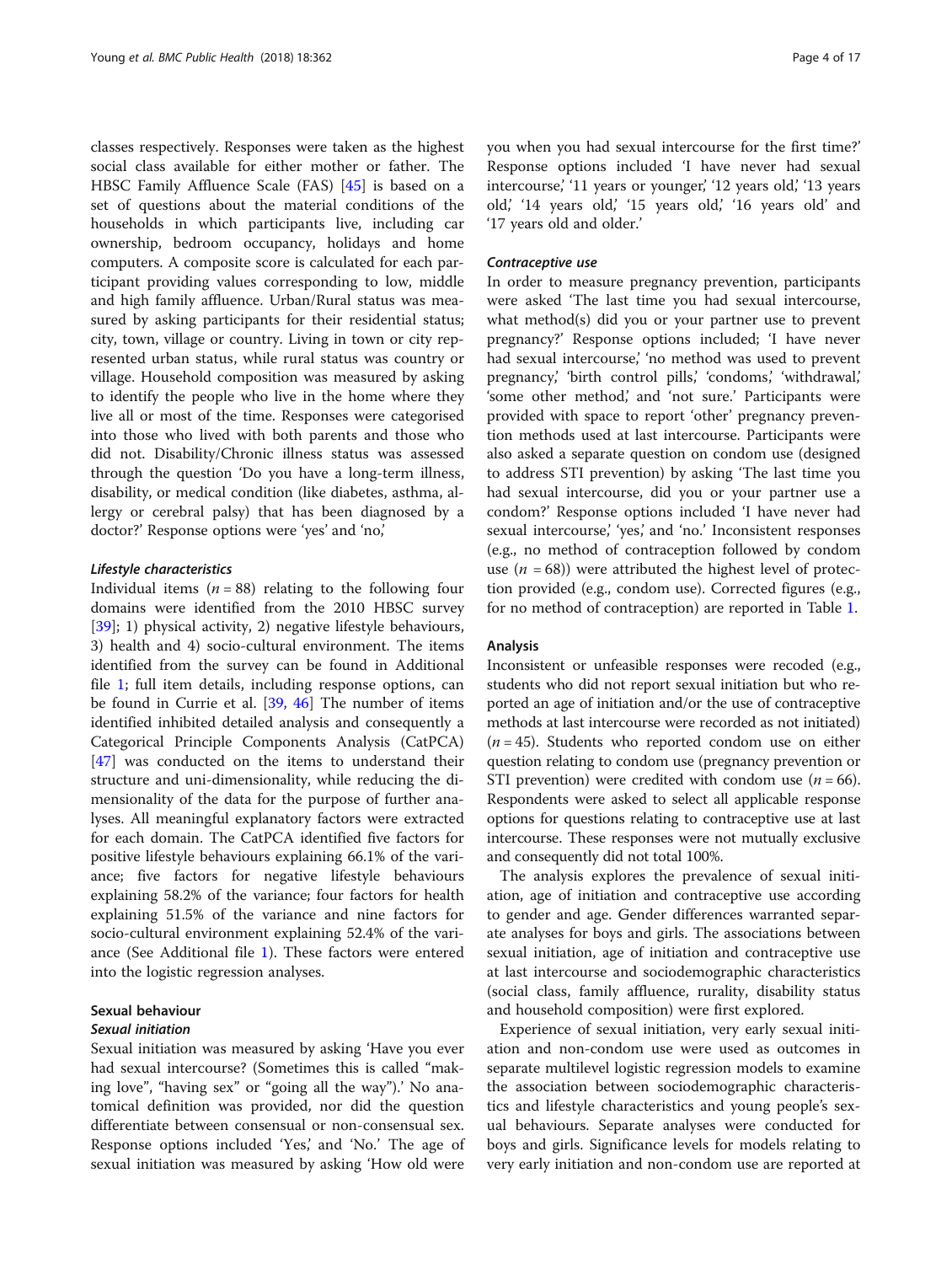|                                               | Boys ( $n = 2408$ ,                             | Girls ( $n = 2071$ ,                             |
|-----------------------------------------------|-------------------------------------------------|--------------------------------------------------|
|                                               | 53.6%) % (n)                                    | 46.1%) % (n)                                     |
| Age                                           | Missing $n = 0$                                 | Missing $n = 0$                                  |
| 15 years                                      | 43.8 (1055)                                     | 44.3 (918)                                       |
| 16 years                                      | 34.9 (841)                                      | 36.1 (747)                                       |
| 17 years                                      | 18.2 (432)                                      | 17.0 (353)                                       |
| 18 years                                      | 3.1(74)                                         | 2.6(53)                                          |
| Social Class (SES)                            | Missing $n = 421$                               | Missing $n = 280$                                |
| Low                                           | 11.9 (286)                                      | 12.7 (264)                                       |
| Middle                                        | 32.7 (787)                                      | 32.0 (663)                                       |
| High                                          | 38.0 (914)                                      | 41.7 (864)                                       |
| Family affluence (FAS)                        | Missing $n = 274$                               | Missing $n = 136$                                |
| Low                                           | 9.2(221)                                        | 10.0 (207)                                       |
| Middle                                        | 39.2 (945)                                      | 36.5 (756)                                       |
| High                                          | 40.2 (968)                                      | 46.9 (972)                                       |
| Urban/Rural status                            | Missing $n = 0$                                 | Missing $n = 0$                                  |
| Urban                                         | 61.2 (1474)                                     | 66.8 (1383)                                      |
| Rural                                         | 38.8 (934)                                      | 33.2 (688)                                       |
| Traveller status                              | Missing $n = 30$                                | Missing $n = 35$                                 |
| Traveller                                     | 1.6(38)                                         | 1.1(23)                                          |
| Non-traveller                                 | 97.2 (2340)                                     | 97.2 (2013)                                      |
| Disability/Chronic illness<br>(D/CI)          | Missing $n = 51$                                | Missing $n = 39$                                 |
| D/CI                                          | 21.0 (506)                                      | 19.8 (410)                                       |
| No D/Cl                                       | 76.9 (1851)                                     | 78.3 (1622)                                      |
| Household composition                         | Missing $n = 13$                                | Missing $n = 13$                                 |
| Living with both parents                      | 74.0 (1781)                                     | 74.4 (1541)                                      |
| Not living with both<br>parents               | 25.5 (613)                                      | 25.0 (517)                                       |
| Sexual intercourse                            | Missing $n = 257$                               | Missing $n = 148$                                |
| Yes                                           | 25.7 (619)                                      | 21.2 (439)                                       |
| No                                            | 63.6 (1532)                                     | 71.7 (1484)                                      |
| Age of initiation                             | Boys ( $n = 619$ )<br>% (n)<br>Missing $n = 47$ | Girls ( $n = 439$ )<br>% (n)<br>Missing $n = 12$ |
| 11 years or younger                           | 11.1(69)                                        | 4.1 (18)                                         |
| 12 years                                      | 3.9(24)                                         | 3.2 (14)                                         |
| 13 years                                      | 7.8 (48)                                        | 6.2(27)                                          |
| 14 years                                      | 18.3 (113)                                      | 20.7 (91)                                        |
| 15 years                                      | 27.3 (169)                                      | 34.2 (150)                                       |
| 16 years                                      | 18.9 (117)                                      | 23.0 (101)                                       |
| 17 years or older                             | 5.2 (32)                                        | 5.9(26)                                          |
| Early sexual initiation                       |                                                 | Missing $n = 139$                                |
|                                               | Missing $n = 196$                               |                                                  |
| Early sexual initiation<br>(ages 14-15)       | 45.6 (282)                                      | 54.9 (241)                                       |
| Very early sexual initiation<br>(aged $<$ 14) | 22.8 (141)                                      | 13.4 (59)                                        |

<span id="page-4-0"></span>Table 1 Prevalence of sociodemographics, sexual initiation, age of initiation and contraceptive use of participants

|  | Table 1 Prevalence of sociodemographics, sexual initiation, age |  |  |
|--|-----------------------------------------------------------------|--|--|
|  | of initiation and contraceptive use of participants (Continued) |  |  |

|                                                   | Boys ( $n = 2408$ ,<br>53.6%) % (n) | Girls ( $n = 2071$ ,<br>46.1%) % (n) |
|---------------------------------------------------|-------------------------------------|--------------------------------------|
| Contraception at last<br>intercourse <sup>a</sup> |                                     |                                      |
| Condom                                            | 79.0 (489)                          | 80.0 (351)                           |
| Pill                                              | 19.4 (120)                          | 26.9 (118)                           |
| Withdrawal                                        | 14.5 (90)                           | 14.6 (64)                            |
| No method                                         | 10.5(60)                            | 6.8(27)                              |

<sup>a</sup>These questions were not mutually exclusive and therefore do not total 100%

 $p < .10$  and  $p < .05$  because of the small sample size of sexually initiated participants and lack of power. All sociodemographic characteristics were added into multivariate models. Lifestyle characteristics covariates were entered into the regression models based on the CatPCA factors (See Additional file [1](#page-14-0)). Multi-collinearity was checked prior to conducting multivariate analyses; tolerances were above 0.1 and VIF scores were less than 3. Fully adjusted models are presented (Tables [2,](#page-5-0) [3](#page-7-0) and [4](#page-9-0)). Analyses were conducted in SPSS Statistics for Windows, Version 21.0 [\[48\]](#page-15-0). Classroom clustering was accounted for using the Complex Samples function. No adjustments were made to p-value levels to account for multiple comparisons. Listwise deletion of variables was employed.

## Results

Data were collected from 256 schools in Ireland totalling 16,060 children of whom 4494 were aged 15–18 years. Sociodemographic characteristics are detailed in Table 1. Around half the sample were boys (53.6%), and the highest proportion comprised of 15 year olds (43.8%, boys and 44.3%, girls). The smallest proportion were those aged 18 years (3.1%, boys and 2.6%, girls). A total of 11.9% of boys and 12.7% of girls were categorised as low SES, and 9.2% of boys and 10.0% of girls were classed as low FAS. Around two thirds of the sample reported living in urban areas (61.2%, boys and 66.8%, girls), and around one fifth of the sample reported living with a disability of chronic illness. Three quarters of the sample reported living with both parents.

## Sexual initiation

A total of 25.7% of boys and 21.2% of girls reported sex-ual initiation (Table 1). Table [2](#page-5-0) details the  $Chi<sup>2</sup>$  tests of association between sociodemographic characteristics and participants reporting sexual initiation. Older participants were more likely to be sexually initiated than younger participants. Clear social gradients were identified in relation to sexual behaviour; higher proportions of boys and girls from middle and lower SES groups reported sexual initiation compared to boys and girls from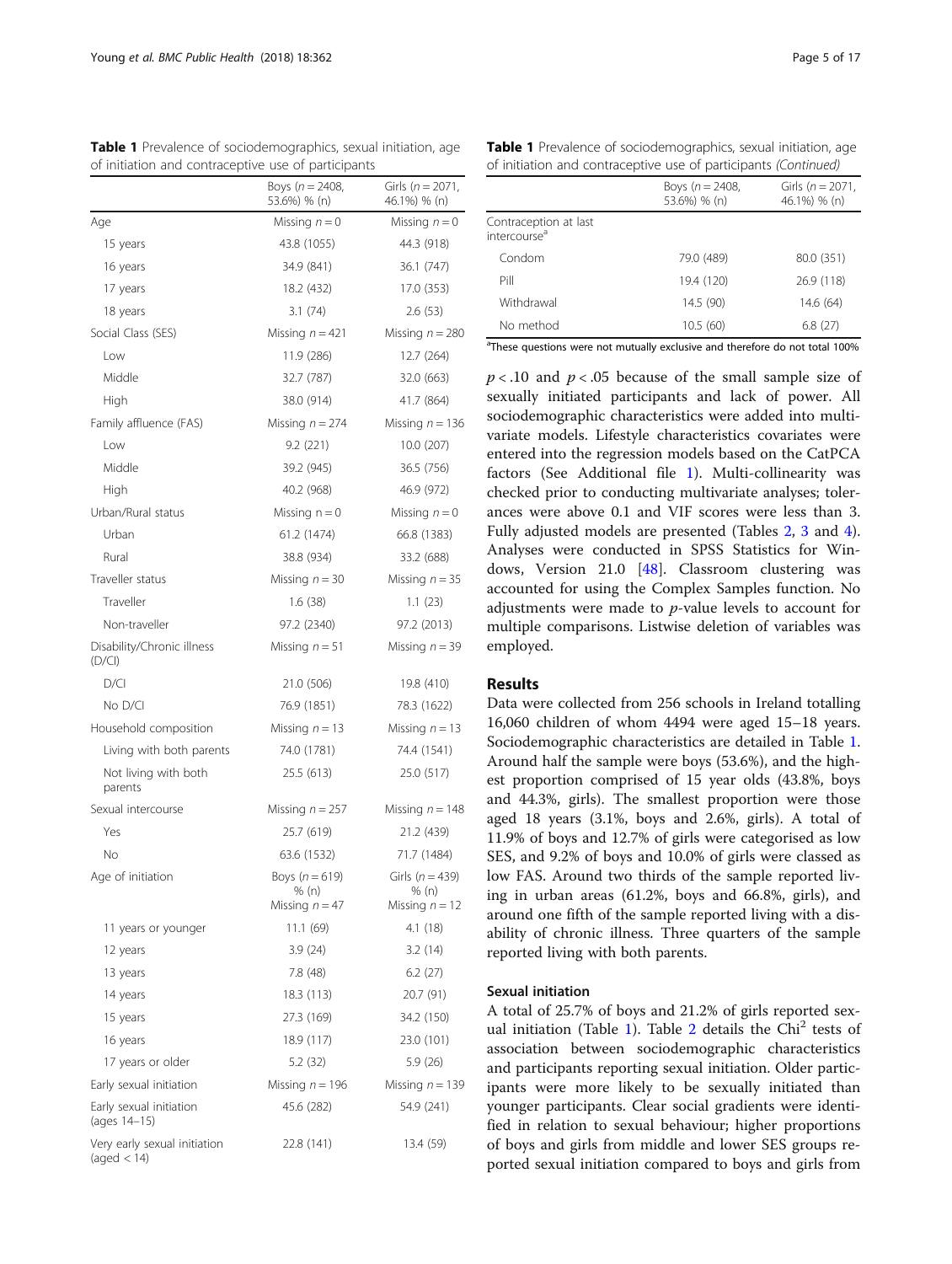|                                   | Chi <sup>2</sup> association between sexual initiation and<br>sociodemographic characteristics |                                    |                                |                                    | Adjusted odds ratios (95% confidence intervals)<br>for the association between sexual initiation and<br>sociodemographic and lifestyle characteristics |                        |                      |                        |
|-----------------------------------|------------------------------------------------------------------------------------------------|------------------------------------|--------------------------------|------------------------------------|--------------------------------------------------------------------------------------------------------------------------------------------------------|------------------------|----------------------|------------------------|
|                                   | Boys $(n = 2151)$                                                                              |                                    | Girls ( $n = 1923$ )           |                                    | Boys $(n = 1742)$                                                                                                                                      |                        | Girls ( $n = 1604$ ) |                        |
|                                   | Sexually<br>initiated<br>% (n)                                                                 | Not sexually<br>initiated<br>% (n) | Sexually<br>initiated<br>% (n) | Not sexually<br>initiated<br>% (n) | (EXP B)<br><b>OR</b>                                                                                                                                   | 95% C.I. for<br>EXP(B) | (EXP B)<br><b>OR</b> | 95% C.I. for<br>EXP(B) |
| Sociodemographics                 |                                                                                                |                                    |                                |                                    |                                                                                                                                                        |                        |                      |                        |
| Age                               |                                                                                                |                                    |                                |                                    |                                                                                                                                                        |                        |                      |                        |
| 15 years                          | 26.5 (243)***                                                                                  | 73.5 (673)                         | $16.2$ (136)***                | 83.8 (703)                         | $1.302**$                                                                                                                                              | 1.075-1.578            | $1.628***$           | 1.326-1.998            |
| 16 years                          | 25.7 (196)                                                                                     | 74.3 (568)                         | 21.9 (155)                     | 78.1 (552)                         |                                                                                                                                                        |                        |                      |                        |
| 17 years                          | 38.4 (155)                                                                                     | 61.6 (249)                         | 37.2 (124)                     | 62.8 (209)                         |                                                                                                                                                        |                        |                      |                        |
| 18 years                          | 37.3 (25)                                                                                      | 62.7(42)                           | 54.5 (24)                      | 45.5 (20)                          |                                                                                                                                                        |                        |                      |                        |
| Social Class (SES)                |                                                                                                |                                    |                                |                                    |                                                                                                                                                        |                        |                      |                        |
| Low                               | 29.3 (76)***                                                                                   | 70.7 (183)                         | 27.9 (68)***                   | 72.1 (176)                         | $1$ (ref)                                                                                                                                              |                        | $1$ (ref)            |                        |
| Middle                            | 30.2 (221)                                                                                     | 69.8 (512)                         | 25.0 (157)                     | 75.0 (470)                         | 1.019                                                                                                                                                  | $0.687 - 1.512$        | 1.109                | 0.679-1.812            |
| High                              | 23.2 (197)                                                                                     | 76.8 (652)                         | 17.6 (145)                     | 82.4 (678)                         | 0.889                                                                                                                                                  | $0.593 - 1.333$        | 0.732                | $0.461 - 1.162$        |
| Family affluence (FAS)            |                                                                                                |                                    |                                |                                    |                                                                                                                                                        |                        |                      |                        |
| Low                               | 35.0 (75)                                                                                      | 65.0 (139)                         | 29.9 (60)***                   | 70.1 (141)                         | 1.225                                                                                                                                                  | $0.714 - 2.100$        | 1.351                | $0.766 - 2.382$        |
| Middle                            | 27.7 (253)                                                                                     | 72.3 (662)                         | 25.2 (185)                     | 74.8 (550)                         | 0.956                                                                                                                                                  | $0.722 - 1.265$        | 1.176                | $0.856 - 1.615$        |
| <b>High</b>                       | 26.8 (249)                                                                                     | 73.2 (681)                         | 19.3 (180)                     | 80.7 (754)                         | $1$ (ref)                                                                                                                                              |                        | $1$ (ref)            |                        |
| Urban/rural status                |                                                                                                |                                    |                                |                                    |                                                                                                                                                        |                        |                      |                        |
| Urban                             | 29.4 (389)                                                                                     | 70.6 (935)                         | 22.2 (285)                     | 77.8 (1000)                        | 1.001                                                                                                                                                  | $(0.699 - 1.433)$      | 0.964                | $0.671 - 1.385$        |
| Rural                             | 27.8 (230)                                                                                     | 72.2 (597)                         | 24.1 (154)                     | 75.9 (484)                         | $1$ (ref)                                                                                                                                              |                        | $1$ (ref)            |                        |
| Traveller statusb                 |                                                                                                |                                    |                                |                                    |                                                                                                                                                        |                        |                      |                        |
| Traveller                         | 84.4 (28)***                                                                                   | 15.2(5)                            | 45.5 $(10)$ **                 | 54.5 (12)                          | 4.554*                                                                                                                                                 | 1.210-17.140           | 2.873                | 0.885-9.321            |
| Non-traveller                     | 27.9 (584)                                                                                     | 72.1 (1510)                        | 22.6 (423)                     | 77.4 (1451)                        | $1$ (ref)                                                                                                                                              |                        | 1 $(ref)$            |                        |
| Disability/Chronic illness (D/Cl) |                                                                                                |                                    |                                |                                    |                                                                                                                                                        |                        |                      |                        |
| D/CI                              | 30.7 (143)                                                                                     | 69.3 (323)                         | $26.8(105)^*$                  | 73.2 (287)                         | $1$ (ref)                                                                                                                                              |                        | $1$ (ref)            |                        |
| No D/Cl                           | 28.2 (467)                                                                                     | 71.8 (1190)                        | 21.7 (327)                     | 78.3 (1179)                        | 0.873                                                                                                                                                  | 0.643-1.186            | 0.901                | $0.621 - 1.307$        |
| Household composition             |                                                                                                |                                    |                                |                                    |                                                                                                                                                        |                        |                      |                        |
| Living with both parents          | 25.0 (411)***                                                                                  | 75.0 (1232)                        | 19.8 (287)***                  | 80.2 (1164)                        | 1 (ref)                                                                                                                                                |                        | 1 (ref)              |                        |
| Not living with both parents      | 40.7 (203)                                                                                     | 59.3 (296)                         | 32.3 (151)                     | 67.7 (317)                         | $1.604***$                                                                                                                                             | 1.134-2.268            | 1.233                | $0.883 - 1.721$        |
| Lifestyle characteristics         |                                                                                                |                                    |                                |                                    |                                                                                                                                                        |                        |                      |                        |
| Positive lifestyle behaviours     |                                                                                                |                                    |                                |                                    |                                                                                                                                                        |                        |                      |                        |
| Frequency of physical activity    |                                                                                                |                                    |                                |                                    | 1.127                                                                                                                                                  | 0.976-1302             | 1.051                | $0.897 - 1.232$        |
| Active travel                     |                                                                                                |                                    |                                |                                    | 0.953                                                                                                                                                  | $0.824 - 1.102$        | 0.827                | $0.681 - 1.004$        |
| Eating breakfast                  |                                                                                                |                                    |                                |                                    | 0.958                                                                                                                                                  | $0.825 - 1.112$        | 1.070                | $0.928 - 1.234$        |
| Healthy food consumption          |                                                                                                |                                    |                                |                                    | 1.021                                                                                                                                                  | $0.903 - 1.156$        | 0.865                | 0.739-1.013            |
| Health protective behaviour       |                                                                                                |                                    |                                |                                    | 0.927                                                                                                                                                  | $0.802 - 1.071$        | 0.972                | $0.760 - 1.244$        |
| Negative lifestyle behaviours     |                                                                                                |                                    |                                |                                    |                                                                                                                                                        |                        |                      |                        |
| Alcohol involvement               |                                                                                                |                                    |                                |                                    | $2.162***$                                                                                                                                             | 1.831-2.554            | 2.098***             | 1.779-2.474            |
| Cannabis involvement              |                                                                                                |                                    |                                |                                    | $1.581***$                                                                                                                                             | 1.374-1.818            | $1.531***$           | 1.246-1.881            |
| Unhealthy food from parents       |                                                                                                |                                    |                                |                                    | 1.039                                                                                                                                                  | $0.911 - 1.185$        | 1.086                | $0.937 - 1.258$        |
| Tobacco involvement               |                                                                                                |                                    |                                |                                    | $1.409***$                                                                                                                                             | 1.228-1.618            | $1.833***$           | 1.593-2.110            |
| Unhealthy food consumption        |                                                                                                |                                    |                                |                                    | 1.114                                                                                                                                                  | $0.976 - 1.272$        | $1.202*$             | 1.036-1.394            |

# <span id="page-5-0"></span>Table 2 Chi<sup>2</sup> associations between sexual initiation and sociodemographics, and adjusted odds ratios (95% confidence intervals) for the association between sexual initiation and sociodemographic and lifestyle characteristics by gender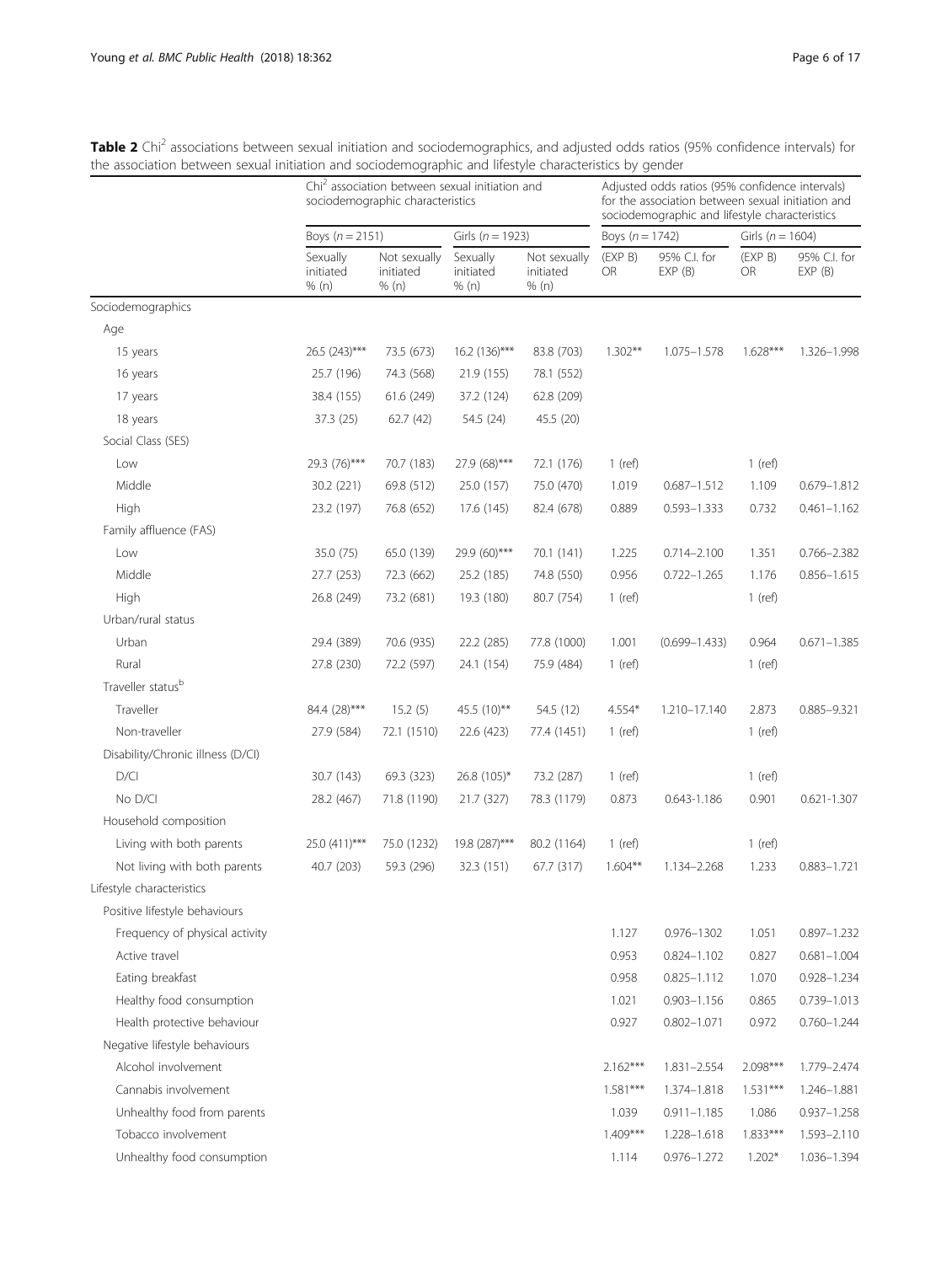|                                          | Chi <sup>2</sup> association between sexual initiation and<br>sociodemographic characteristics |                                    |                                |                                    | Adjusted odds ratios (95% confidence intervals)<br>for the association between sexual initiation and<br>sociodemographic and lifestyle characteristics |                        |                      |                        |
|------------------------------------------|------------------------------------------------------------------------------------------------|------------------------------------|--------------------------------|------------------------------------|--------------------------------------------------------------------------------------------------------------------------------------------------------|------------------------|----------------------|------------------------|
|                                          | Boys $(n = 2151)$                                                                              |                                    | Girls ( $n = 1923$ )           |                                    | Boys $(n = 1742)$                                                                                                                                      |                        | Girls ( $n = 1604$ ) |                        |
|                                          | Sexually<br>initiated<br>% (n)                                                                 | Not sexually<br>initiated<br>% (n) | Sexually<br>initiated<br>% (n) | Not sexually<br>initiated<br>% (n) | (EXP B)<br>OR.                                                                                                                                         | 95% C.I. for<br>EXP(B) | (EXP B)<br><b>OR</b> | 95% C.I. for<br>EXP(B) |
| Health                                   |                                                                                                |                                    |                                |                                    |                                                                                                                                                        |                        |                      |                        |
| Experience of health symptoms            |                                                                                                |                                    |                                |                                    | 1.105                                                                                                                                                  | $0.951 - 1.284$        | 1.138                | $0.950 - 1.362$        |
| Quality of life                          |                                                                                                |                                    |                                |                                    | 1.034                                                                                                                                                  | $0.877 - 1.220$        | 0.952                | $0.807 - 1.124$        |
| Medication for physical symptoms         |                                                                                                |                                    |                                |                                    | $1.167*$                                                                                                                                               | 1.012-1.345            | 1.117                | $0.962 - 1.296$        |
| Medication for psychological<br>symptoms |                                                                                                |                                    |                                |                                    | 1.093                                                                                                                                                  | $0.935 - 1.278$        | 1.068                | $0.935 - 1.220$        |
| Socio-cultural environment               |                                                                                                |                                    |                                |                                    |                                                                                                                                                        |                        |                      |                        |
| Communication with friends               |                                                                                                |                                    |                                |                                    | $1.307***$                                                                                                                                             | 1.140-1.497            | $1.561***$           | 1.238-1.968            |
| Sense of community                       |                                                                                                |                                    |                                |                                    | 1.131                                                                                                                                                  | $0.984 - 1.300$        | 1.125                | $0.952 - 1.329$        |
| Poor neighbourhood environment           |                                                                                                |                                    |                                |                                    | $1.313***$                                                                                                                                             | 1.139-1.514            | $1.211*$             | 1.038-1.413            |
| Bullying others                          |                                                                                                |                                    |                                |                                    | 1.137                                                                                                                                                  | $0.972 - 1.330$        | $1.444*$             | 1.092-1.910            |
| Music and drama                          |                                                                                                |                                    |                                |                                    | $0.754***$                                                                                                                                             | $0.622 - 0.913$        | $0.869*$             | 0.759-0.994            |
| Being bullied                            |                                                                                                |                                    |                                |                                    | 1.052                                                                                                                                                  | $0.925 - 1.197$        | $1.248*$             | 1.052-1.482            |
| Club or team activities                  |                                                                                                |                                    |                                |                                    | $1.267**$                                                                                                                                              | 1.108-1.449            | 1.009                | $0.861 - 1.183$        |
| Parental communication                   |                                                                                                |                                    |                                |                                    | 0.986                                                                                                                                                  | $0.838 - 1.160$        | 0.918                | 0.774-1.088            |
| Health check ups                         |                                                                                                |                                    |                                |                                    | 1.011                                                                                                                                                  | $0.876 - 1.166$        | 1.074                | 0.938-1.230            |

Table 2 Chi<sup>2</sup> associations between sexual initiation and sociodemographics, and adjusted odds ratios (95% confidence intervals) for the association between sexual initiation and sociodemographic and lifestyle characteristics by gender (Continued)

\*  $p \le 0.05$ ; \*\*  $p \le 0.01$ ; \*\*\*  $p \le 0.001$ . Nagelkerke  $R^2 = 0.631$  (boys), Nagelkerke  $R^2 = 0.399$  (girls)

<sup>b</sup>Caution must be taken when extrapolating from this finding given the small sample size

higher SES groups. Girls from low FAS groups reported significantly higher sexual initiation compared to those from middle and high FAS groups. A similar pattern was identified for boys but was not statistically significant. There were no differences in reported sexual initiation according to urban or rural residential status. A higher percentage of boys and girls who did not live with both parents reported sexual initiation compared those who lived with both parents. Girls who reported a D/CI reported higher sexual initiation compared to girls' who reported no D/CI. No association was found among boys. A higher propotion of boys and girls from Traveller communities reported sexual initiation compared to those from non-Traveller communities, however caution must be exercised when extrapolating from this finding due to small sample sizes.

## Predictors of sexual initiation

Table [2](#page-5-0) also presents the adjusted odds ratios (95% confidence intervals) for the association between sexual initiation and sociodemographic and lifestyle characteristics among boys and girls. Older boys were more likely to report sexual initiation, as were boys who reported living in poorer neighbourhoods and those from Traveller communities (although caution must be exercised with this

finding due to small sample size). Living with both parents reduced the likelihood of boys reporting sexual initiation as did higher involvement in music and drama activities. Boys who reported sexual initiation also reported better communication with their friends and engaging in more extra-curricular activities. Sexual initiation was associated with more involvement with alcohol, tobacco and cannabis in the last 30 days. Boys who took medication for physical symptoms (e.g., headache, stomach-ache) were also more likely to be sexually initiated.

Older girls were more likely to report sexual initiation, as were girls who reported living in poorer neighbourhood environments. Girls reporting good communication with friends were more likely to be sexually initiated as were those who reported bullying others or being bullied themselves. Initiation was associated with more involvement with alcohol, tobacco and cannabis in the last 30 days as well as an unhealthy diet. Girls who were involved in music and drama activities were less likely to be sexually initiated.

## Age of sexual initiation

Participants who reported sexual initiation (25.7%,  $n = 619$ ) of boys; 21.2%,  $n = 439$  of girls) were categorised into two groups based on age of initiation; those who had initiated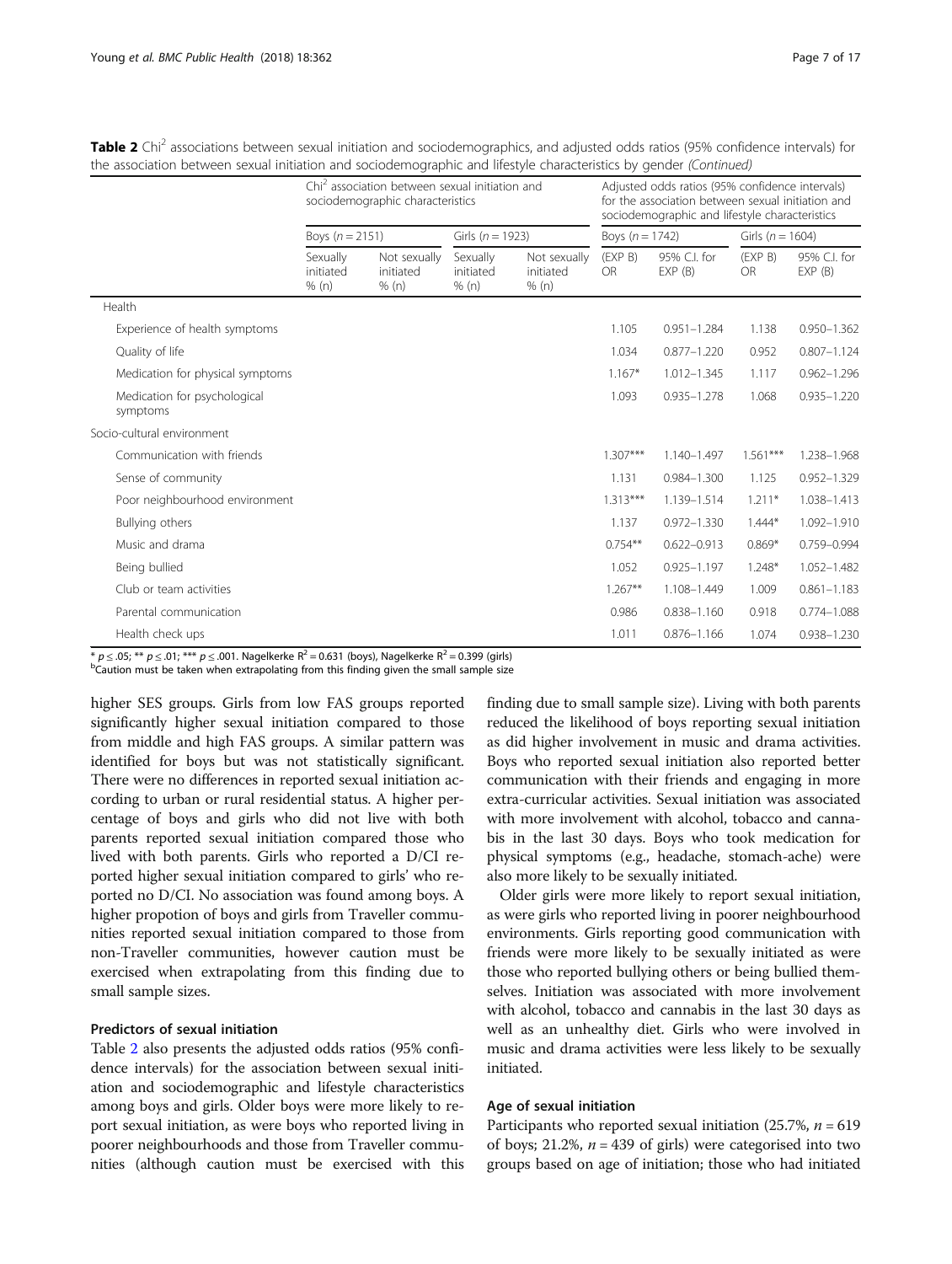|                                   | Chi <sup>2</sup> association between early sexual initiation<br>and sociodemographic characteristics |                     |                          |                     | Adjusted odds ratios (95% confidence intervals)<br>or the association between very early sexual<br>initiation (< 14 years) and sociodemographic<br>and lifestyle characteristics |                        |                     |                        |  |
|-----------------------------------|------------------------------------------------------------------------------------------------------|---------------------|--------------------------|---------------------|----------------------------------------------------------------------------------------------------------------------------------------------------------------------------------|------------------------|---------------------|------------------------|--|
|                                   | Boys $(n = 423)$ % $(n)$                                                                             |                     | Girls $(n = 300)$ % (n)  |                     | Boys $(n = 307)$                                                                                                                                                                 |                        | Girls ( $n = 237$ ) |                        |  |
|                                   | Very early<br>initiation                                                                             | Early<br>initiation | Very early<br>initiation | Early<br>initiation | (EXP B)<br>OR                                                                                                                                                                    | 95% C.I. for<br>EXP(B) | (EXP B)<br>OR       | 95% C.I. for<br>EXP(B) |  |
|                                   | $(n = 141)$                                                                                          | $(n = 282)$         | $(n = 59)$               | $(n = 241)$         |                                                                                                                                                                                  |                        |                     |                        |  |
| Age                               |                                                                                                      |                     |                          |                     |                                                                                                                                                                                  |                        |                     |                        |  |
| 15 years                          | 42.2 (89)***                                                                                         | 57.8 (122)          | $20.2(26)$ *             | 79.8 (103)          | 0.774                                                                                                                                                                            | $0.457 - 1.310$        | 0.819               | 0.439-1.529            |  |
| 16 years                          | 21.3(30)                                                                                             | 78.8 (111)          | 11.4(12)                 | 88.6 (93)           |                                                                                                                                                                                  |                        |                     |                        |  |
| 17 years                          | 29.7 (19)                                                                                            | 70.3(45)            | 30.4 (17)                | 69.6 (39)           |                                                                                                                                                                                  |                        |                     |                        |  |
| 18 years                          | 42.9(3)                                                                                              | 57.1(4)             | 40.0(4)                  | 60.0(6)             |                                                                                                                                                                                  |                        |                     |                        |  |
| Social Class (SES)                |                                                                                                      |                     |                          |                     |                                                                                                                                                                                  |                        |                     |                        |  |
| Low                               | 26.3(15)                                                                                             | 73.7 (42)           | 21.4(9)                  | 78.6 (33)           | 1.456                                                                                                                                                                            | 0.598-3.543            | 1.885               | 0.527-6.742            |  |
| Middle                            | 28.8 (44)                                                                                            | 71.2 (109)          | 17.1 (20)                | 82.9 (97)           | 0.985                                                                                                                                                                            | $0.426 - 2.280$        | 1.144               | $0.331 - 3.955$        |  |
| High                              | 36.4 (44)                                                                                            | 63.6 (77)           | 19.8 (18)                | 80.2 (73)           | $1$ (ref)                                                                                                                                                                        |                        | $1$ (ref)           |                        |  |
| Family affluence (FAS)            |                                                                                                      |                     |                          |                     |                                                                                                                                                                                  |                        |                     |                        |  |
| Low                               | 34.0 (17)                                                                                            | 66.0 (33)           | 31.0 (13)                | 69.0 (29)           | $1$ (ref)                                                                                                                                                                        |                        | $1$ (ref)           |                        |  |
| Middle                            | 29.5 (49)                                                                                            | 70.5 (117)          | 17.8 (23)                | 82.2 (106)          | 0.952                                                                                                                                                                            | 0.489-1.854            | 1.048               | $0.408 - 2.692$        |  |
| High                              | 30.9 (55)                                                                                            | 69.1 (123)          | 17.4(21)                 | 82.6 (100)          | 0.775                                                                                                                                                                            | $0.276 - 2.175$        | 0.812               | $0.167 - 3.941$        |  |
| Urban/rural status                |                                                                                                      |                     |                          |                     |                                                                                                                                                                                  |                        |                     |                        |  |
| Urban                             | $27.8(72)$ *                                                                                         | 72.2 (187)          | $16.0(31)*$              | 84.0 (163)          | $1$ (ref)                                                                                                                                                                        |                        | $1$ (ref)           |                        |  |
| Rural                             | 42.1 (69)                                                                                            | 57.9 (95)           | 26.4 (28)                | 73.6 (78)           | $2.640**$                                                                                                                                                                        | 1.303-5.347            | $3.107*$            | 1.061-9.105            |  |
| Traveller statusb                 |                                                                                                      |                     |                          |                     |                                                                                                                                                                                  |                        |                     |                        |  |
| Traveller                         | 68.0 (17)***                                                                                         | 32.0(8)             | 33.3(3)                  | 66.7(6)             | $1$ (ref)                                                                                                                                                                        |                        | $1$ (ref)           |                        |  |
| Non-traveller                     | 30.6 (120)                                                                                           | 69.4 (272)          | 19.2 (55)                | 80.8 (232)          | 0.418                                                                                                                                                                            | $0.091 - 1.914$        | 14.565*             | 1.489-142.450          |  |
| Disability/Chronic illness (D/CI) |                                                                                                      |                     |                          |                     |                                                                                                                                                                                  |                        |                     |                        |  |
| D/CI                              | 36.2(34)                                                                                             | 62.3(60)            | 22.7 (15)                | 77.3 (51)           | $1$ (ref)                                                                                                                                                                        |                        | $1$ (ref)           |                        |  |
| No D/Cl                           | 32.2 (104)                                                                                           | 67.8 (219)          | 18.8(43)                 | 81.2 (186)          | 0.592                                                                                                                                                                            | $0.286 - 1.228$        | 0.549               | $0.177 - 1.698$        |  |
| Household composition             |                                                                                                      |                     |                          |                     |                                                                                                                                                                                  |                        |                     |                        |  |
| Living with both parents          | 33.2 (89)                                                                                            | 66.8 (179)          | 16.8(31)                 | 83.2 (153)          | $1$ (ref)                                                                                                                                                                        |                        | $1$ (ref)           |                        |  |
| Not living with both parents      | 33.6 (51)                                                                                            | 66.4 (101)          | 24.3 (28)                | 75.7 (87)           | 1.109                                                                                                                                                                            | 0.539-2.280            | 1.781               | 0.759-4.183            |  |
| Lifestyle characteristics         |                                                                                                      |                     |                          |                     |                                                                                                                                                                                  |                        |                     |                        |  |
| Positive lifestyle behaviours     |                                                                                                      |                     |                          |                     |                                                                                                                                                                                  |                        |                     |                        |  |
| Frequency of physical activity    |                                                                                                      |                     |                          |                     | 0.945                                                                                                                                                                            | $0.693 - 1.288$        | 0.686               | $0.428 - 1.101$        |  |
| Active travel                     |                                                                                                      |                     |                          |                     | 1.151                                                                                                                                                                            | $0.857 - 1.546$        | 0.882               | $0.553 - 1.407$        |  |
| Eating breakfast                  |                                                                                                      |                     |                          |                     | 0.912                                                                                                                                                                            | $0.689 - 1.208$        | 0.946               | $0.580 - 1.543$        |  |
| Healthy food consumption          |                                                                                                      |                     |                          |                     | 0.966                                                                                                                                                                            | $0.703 - 1.328$        | 1.094               | $0.703 - 1.703$        |  |
| Health protective behaviour       |                                                                                                      |                     |                          |                     | 0.895                                                                                                                                                                            | $0.711 - 1.127$        | 0.859               | $0.548 - 1.347$        |  |
| Negative lifestyle behaviours     |                                                                                                      |                     |                          |                     |                                                                                                                                                                                  |                        |                     |                        |  |
| Alcohol involvement               |                                                                                                      |                     |                          |                     | $1.303*$                                                                                                                                                                         | 1.040-1.632            | 1.345               | $0.882 - 2.052$        |  |
| Cannabis involvement              |                                                                                                      |                     |                          |                     | 1.239 <sup>a</sup>                                                                                                                                                               | 0.998-1.537            | $1.634**$           | 1.185-2.254            |  |
| Unhealthy food from parents       |                                                                                                      |                     |                          |                     | $1.423*$                                                                                                                                                                         | 1.026-1.974            | 0.867               | $0.511 - 1.471$        |  |
| Tobacco involvement               |                                                                                                      |                     |                          |                     | 0.930                                                                                                                                                                            | $0.726 - 1.193$        | 1.321               | 0.909-1.921            |  |
| Unhealthy food consumption        |                                                                                                      |                     |                          |                     | 1.137                                                                                                                                                                            | $0.826 - 1.565$        | 1.118               | $0.741 - 1.686$        |  |

<span id="page-7-0"></span>Table 3 Chi<sup>2</sup> associations between early sexual initiation and sociodemographics by gender, and adjusted odds ratios (95% confidence intervals) for the association between very early sexual intercourse and sociodemographic and lifestyle characteristics by gender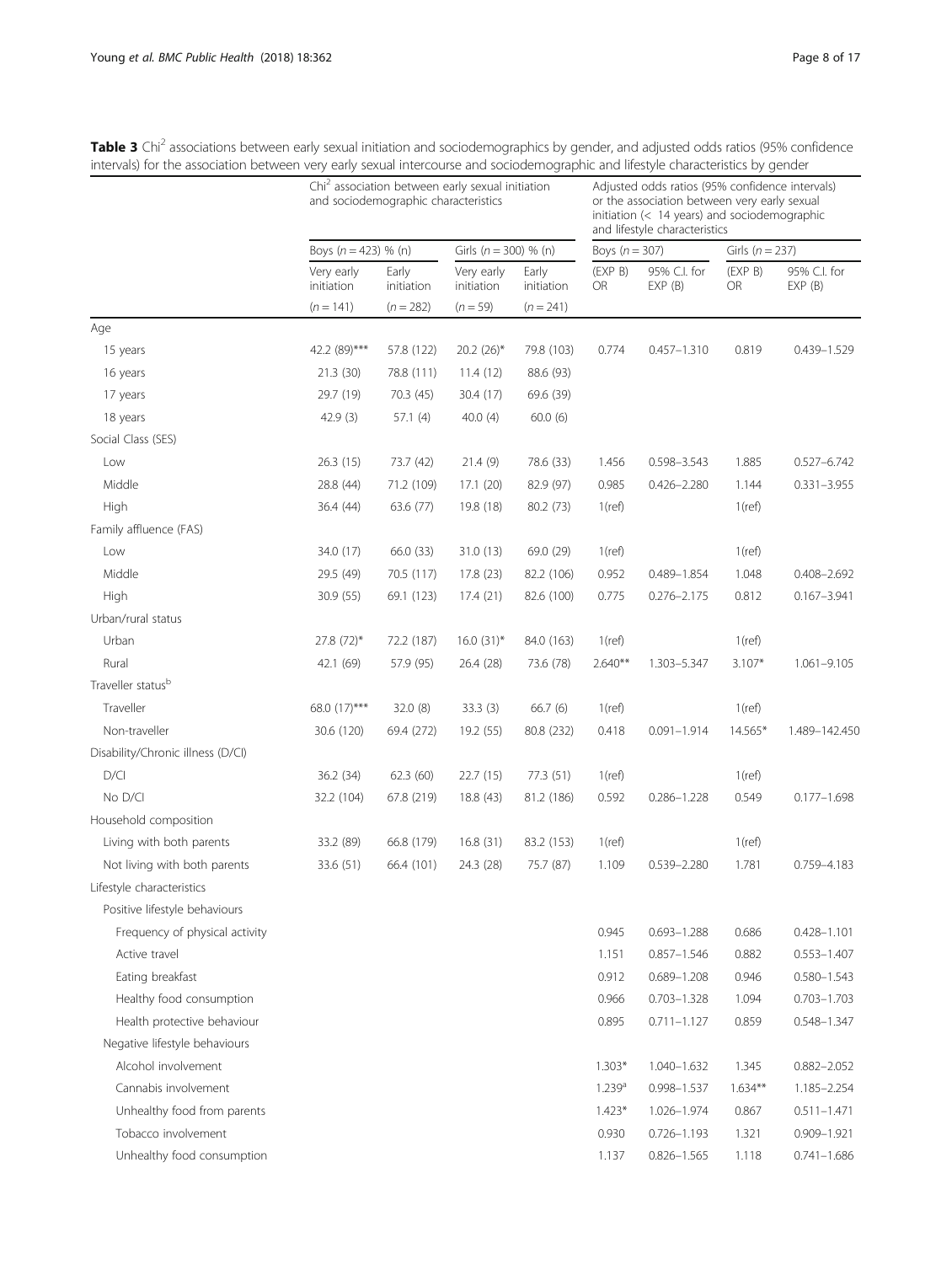Table 3 Chi<sup>2</sup> associations between early sexual initiation and sociodemographics by gender, and adjusted odds ratios (95% confidence intervals) for the association between very early sexual intercourse and sociodemographic and lifestyle characteristics by gender (Continued)

|                                          | Chi <sup>2</sup> association between early sexual initiation<br>and sociodemographic characteristics |                     |                          |                           | Adjusted odds ratios (95% confidence intervals)<br>or the association between very early sexual<br>initiation (< 14 years) and sociodemographic<br>and lifestyle characteristics |                        |                      |                        |  |
|------------------------------------------|------------------------------------------------------------------------------------------------------|---------------------|--------------------------|---------------------------|----------------------------------------------------------------------------------------------------------------------------------------------------------------------------------|------------------------|----------------------|------------------------|--|
|                                          | Boys $(n = 423)$ % $(n)$                                                                             |                     |                          | Girls ( $n = 300$ ) % (n) |                                                                                                                                                                                  | Boys $(n = 307)$       |                      | Girls $(n = 237)$      |  |
|                                          | Very early<br>initiation                                                                             | Early<br>initiation | Very early<br>initiation | Early<br>initiation       | (EXP B)<br><b>OR</b>                                                                                                                                                             | 95% C.I. for<br>EXP(B) | (EXP B)<br><b>OR</b> | 95% C.I. for<br>EXP(B) |  |
|                                          | $(n = 141)$                                                                                          | $(n = 282)$         | $(n = 59)$               | $(n = 241)$               |                                                                                                                                                                                  |                        |                      |                        |  |
| Health                                   |                                                                                                      |                     |                          |                           |                                                                                                                                                                                  |                        |                      |                        |  |
| Experience of health symptoms            |                                                                                                      |                     |                          |                           | $0.599**$                                                                                                                                                                        | $0.416 - 0.863$        | 0.932                | $0.647 - 1.342$        |  |
| Quality of life                          |                                                                                                      |                     |                          |                           | 1.054                                                                                                                                                                            | $0.766 - 1.451$        | 1.084                | $0.683 - 1.720$        |  |
| Medication for physical symptoms         |                                                                                                      |                     |                          |                           | 0.986                                                                                                                                                                            | $0.750 - 1.297$        | $0.613*$             | $0.414 - 0.908$        |  |
| Medication for psychological<br>symptoms |                                                                                                      |                     |                          |                           | $1.296*$                                                                                                                                                                         | 1.036-1.621            | 0.935                | $0.630 - 1.386$        |  |
| Socio-cultural environment               |                                                                                                      |                     |                          |                           |                                                                                                                                                                                  |                        |                      |                        |  |
| Communication with friends               |                                                                                                      |                     |                          |                           | $0.709**$                                                                                                                                                                        | $0.552 - 0.911$        | 0.987                | $0.576 - 1.692$        |  |
| Sense of community                       |                                                                                                      |                     |                          |                           | 1.191                                                                                                                                                                            | $0.893 - 1.588$        | 1.248                | $0.802 - 1.943$        |  |
| Poor neighbourhood environment           |                                                                                                      |                     |                          |                           | 0.834                                                                                                                                                                            | $0.625 - 1.111$        | 1.429                | $0.912 - 2.238$        |  |
| Bullying others                          |                                                                                                      |                     |                          |                           | 1.216 <sup>a</sup>                                                                                                                                                               | 0.988-1.496            | $1.609*$             | 1.110-2.333            |  |
| Music and drama                          |                                                                                                      |                     |                          |                           | 1.131                                                                                                                                                                            | $0.743 - 1.170$        | 0.984                | $0.623 - 1.556$        |  |
| Being bullied                            |                                                                                                      |                     |                          |                           | 1.103                                                                                                                                                                            | $0.835 - 1.458$        | $1.626*$             | 1.085-2.436            |  |
| Club or team activities                  |                                                                                                      |                     |                          |                           | 1.156                                                                                                                                                                            | $0.862 - 1.551$        | 0.968                | $0.653 - 1.434$        |  |
| Parental communication                   |                                                                                                      |                     |                          |                           | 0.865                                                                                                                                                                            | $0.606 - 1.234$        | 0.875                | $0.518 - 1.479$        |  |
| Health check ups                         |                                                                                                      |                     |                          |                           | 0.790                                                                                                                                                                            | $0.580 - 1.076$        | $0.369***$           | 0.234-0.582            |  |

<sup>a</sup> $\leq$ .1, \* p  $\leq$  .05; \*\* p  $\leq$  .01; \*\*\* p  $\leq$  .001. Nagelkerke R<sup>2</sup> = 0.173 (Boys), Nagelkerke R<sup>2</sup> = 0.187 (Girls)<br><sup>b</sup>Caution must be taken when extranolating from this finding given the small sample size

<sup>b</sup>Caution must be taken when extrapolating from this finding given the small sample size

between age 14 and 15 (early sexual initiation, 14– 15 years) and those and those who had initiated before age 14 (very early sexual initiation, < 14 years). Very early initiation was reported by 22.8% of the sexually initiated boys and 13.4% of the sexually initiated girls (Table [1\)](#page-4-0).

Table  $3$  details the Chi<sup>2</sup> tests of association between sociodemographic characteristics and participants reporting very early sexual initiation (< 14 years) (vs early sexual initiation, 14–15 years). A significantly higher proportion of younger boys and girls reported very early sexual initiation compared to older boys and girls. Boys and girls from rural areas reported higher rates of very early initiation compared with those from urban areas. A higher propotion of boys from Traveller communities reported very sexual initiation compared to those from non-Traveller communities, however caution must be exercised when extrapolating from this finding due to small sample sizes. There were no significant associations between social class, family affluence, household composition or D/CI and early sexual initiation.

## Predictors of very early sexual initiation (< 14 years)

Table [3](#page-7-0) also presents the adjusted odds ratios for the association between very early sexual intercourse (< 14 years) and sociodemographic and lifestyle characteristics. Boys who reported very early sexual initiation were more likely to live in rural areas, get unhealthy food from their parents and report higher alcohol and cannabis involvement. They were less likely to experience negative health symptoms but reported taking medication for psychological symptoms (e.g., difficulty getting to sleep, nervousness). Boys who reported poorer communication with their friends and who reported regularly bullying others were more likely to report very early initiation.

Girls who reported very early initiation were also more likely to live in rural areas, come from non-Traveller communities and report higher cannabis involvement. Girls who reported bullying others, and being bullied themselves were more likely to report very early initiation. Girls who reported taking medication for physical symptoms and who attended more health visits (e.g., to a doctor or dentist) were less likely to report initiation before age 14.

## Contraceptive use

Participants who reported sexual initiation (25.7%,  $n =$ 619 of boys; 21.2%,  $n = 439$  of girls) were asked to report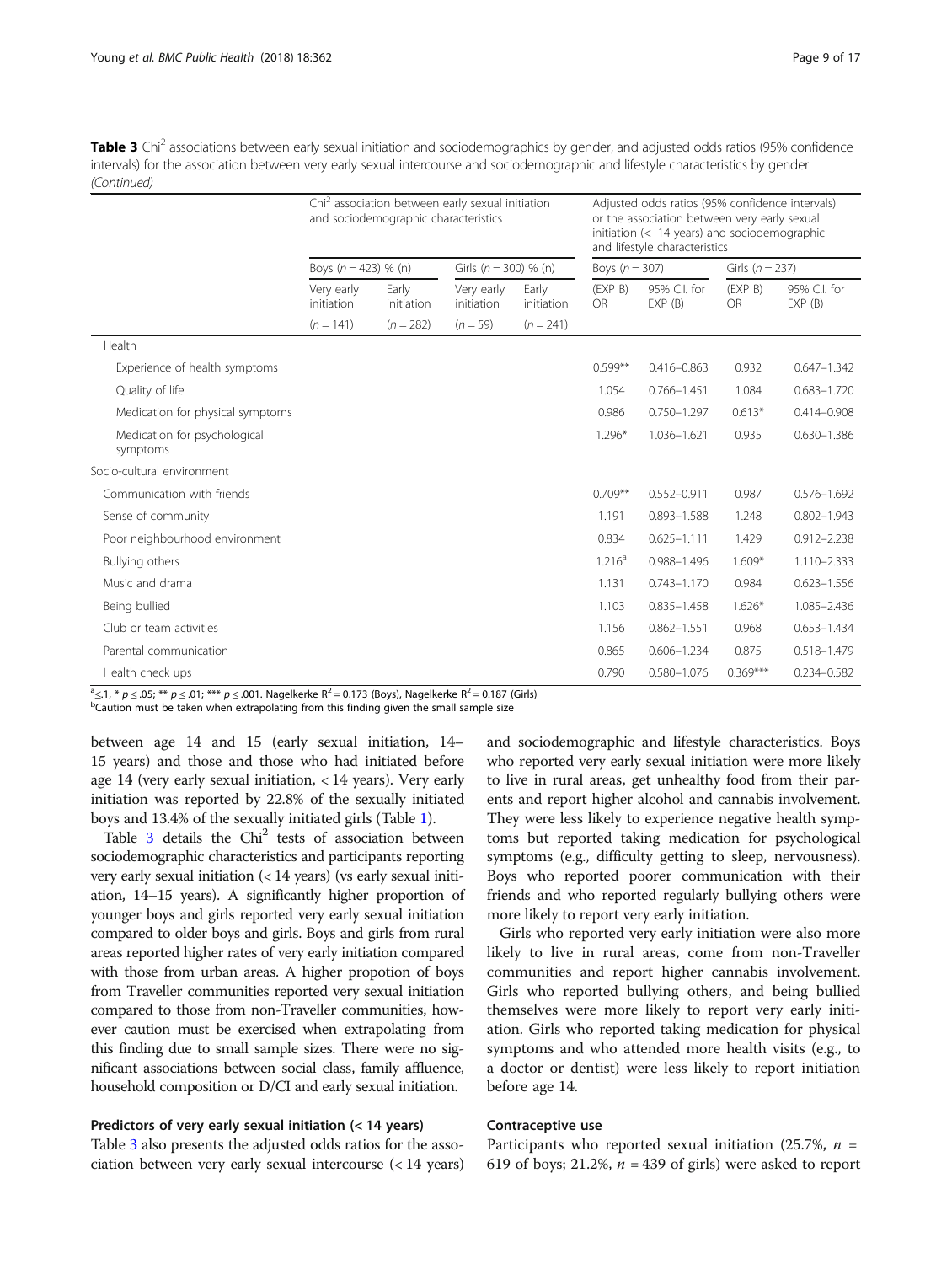<span id="page-9-0"></span>Table 4 Chi<sup>2</sup> associations between condom use at last intercrouse and sociodemographics by gender, and adjusted odds ratios (95% confidence intervals) for the association between non-condom use at last intercourse and sociodemographic and lifestyle characteristics by gender

|                                   | Chi <sup>2</sup> association between condom use<br>and sociodemographic characteristics |                   |                               |                   | Adjusted odds ratios (95% confidence intervals)<br>for the association between non-condom use<br>and sociodemographic and lifestyle characteristics |                        |                      |                         |
|-----------------------------------|-----------------------------------------------------------------------------------------|-------------------|-------------------------------|-------------------|-----------------------------------------------------------------------------------------------------------------------------------------------------|------------------------|----------------------|-------------------------|
|                                   | Boys ( $n = 619$ ) % (n)                                                                |                   | Girls ( $n = 439$ ) % ( $n$ ) |                   | Boys ( $n = 459$ )                                                                                                                                  |                        | Girls ( $n = 349$ )  |                         |
|                                   | Condom use                                                                              | Non-condom<br>use | Condom use                    | Non-condom<br>use | (EXP B)<br>OR                                                                                                                                       | 95% C.I. for<br>EXP(B) | (EXP B)<br><b>OR</b> | 95% C.I.<br>for EXP (B) |
|                                   | $(n = 489)$                                                                             | $(n = 130)$       | $(n = 351)$                   | $(n = 88)$        |                                                                                                                                                     |                        |                      |                         |
| Age                               |                                                                                         |                   |                               |                   |                                                                                                                                                     |                        |                      |                         |
| 15 years                          | 71.6 (174)***                                                                           | 28.4 (69)         | 77.2 (105)                    | 22.8 (31)         | $0.669*$                                                                                                                                            | $0.466 - 0.961$        | 0.964                | $0.686 - 1.353$         |
| 16 years                          | 83.2 (163)                                                                              | 16.8(33)          | 85.2 (132)                    | 14.8(23)          |                                                                                                                                                     |                        |                      |                         |
| 17 years                          | 82.6 (128)                                                                              | 17.4(27)          | 77.4 (96)                     | 22.6 (28)         |                                                                                                                                                     |                        |                      |                         |
| 18 years                          | 96.0 (24)                                                                               | 4.0(1)            | 75.0(5.1)                     | 25.0(6)           |                                                                                                                                                     |                        |                      |                         |
| Social Class (SES)                |                                                                                         |                   |                               |                   |                                                                                                                                                     |                        |                      |                         |
| Low                               | 85.5 (65)                                                                               | 14.5(11)          | 82.4 (56)                     | 17.6(12)          | 1.368                                                                                                                                               | $0.611 - 3.063$        | 0.681                | $0.237 - 1.960$         |
| Middle                            | 78.7 (174)                                                                              | 21.3(47)          | 76.4 (120)                    | 23.6 (37)         | 1.684                                                                                                                                               | 0.804-3.527            | 1.445                | $0.543 - 3.846$         |
| High                              | 81.7 (161)                                                                              | 18.3 (36)         | 84.8 (123)                    | 15.2(22)          | $1$ (ref)                                                                                                                                           |                        | $1$ (ref)            |                         |
| Family affluence (FAS)            |                                                                                         |                   |                               |                   |                                                                                                                                                     |                        |                      |                         |
| Low                               | 80.0 (60)                                                                               | 20.0(15)          | 73.3 (44)                     | 26.7 (16)         | $1$ (ref)                                                                                                                                           |                        | $1$ (ref)            |                         |
| Middle                            | 79.4 (201)                                                                              | 20.6(52)          | 82.2 (152)                    | 17.8 (33)         | 1.224                                                                                                                                               | $0.709 - 2.113$        | 0.836                | $0.418 - 1.672$         |
| High                              | 81.1 (202)                                                                              | 18.9(47)          | 80.0 (340)                    | 20.0(36)          | $0.392$ <sup>a</sup>                                                                                                                                | $0.139 - 1.100$        | 0.952                | $0.371 - 2.441$         |
| Urban/rural status                |                                                                                         |                   |                               |                   |                                                                                                                                                     |                        |                      |                         |
| Urban                             | 81.0 (315)                                                                              | 19.0 (74)         | 80.0 (228)                    | 20.0(57)          | $1$ (ref)                                                                                                                                           |                        | $1$ (ref)            |                         |
| Rural                             | 75.7 (174)                                                                              | 24.3 (56)         | 79.9 (123)                    | 20.1(31)          | 1.164                                                                                                                                               | $0.606 - 2.235$        | 0.625                | $0.302 - 1.292$         |
| Traveller status <sup>b</sup>     |                                                                                         |                   |                               |                   |                                                                                                                                                     |                        |                      |                         |
| Traveller                         | 71.4 (20)                                                                               | 28.6(8)           | $50.0(5)$ *                   | 50.0(5)           | $1$ (ref)                                                                                                                                           |                        | $1$ (ref)            |                         |
| Non-traveller                     | 79.8 (466)                                                                              | 20.2 (118)        | 80.9 (342)                    | 19.1 (81)         | 0.709                                                                                                                                               | $0.208 - 2.418$        | $.076*$              | $0.010 - 0.556$         |
| Disability/Chronic illness (D/Cl) |                                                                                         |                   |                               |                   |                                                                                                                                                     |                        |                      |                         |
| D/CI                              | 74.8 (107)                                                                              | 25.2 (36)         | 84.8 (89)                     | 15.2(16)          | $1$ (ref)                                                                                                                                           |                        | $1$ (ref)            |                         |
| No D/Cl                           | 80.3 (375)                                                                              | 19.7 (92)         | 78.6 (257)                    | 21.4 (70)         | 0.716                                                                                                                                               | $0.385 - 1.333$        | 1.581                | $0.709 - 3.526$         |
| Household composition             |                                                                                         |                   |                               |                   |                                                                                                                                                     |                        |                      |                         |
| Living with both parents          | 80.8 (332)                                                                              | 19.2 (79)         | 81.2 (233)                    | 18.8 (54)         | $1$ (ref)                                                                                                                                           |                        | $1$ (ref)            |                         |
| Not living with both parents      | 75.9 (154)                                                                              | 24.1 (49)         | 77.5 (117)                    | 22.5 (34)         | 1.517                                                                                                                                               | $0.848 - 2.712$        | 0.895                | $0.450 - 1.783$         |
| Lifestyle characteristics         |                                                                                         |                   |                               |                   |                                                                                                                                                     |                        |                      |                         |
| Positive lifestyle behaviours     |                                                                                         |                   |                               |                   |                                                                                                                                                     |                        |                      |                         |
| Frequency of physical activity    |                                                                                         |                   |                               |                   | $0.700**$                                                                                                                                           | $0.541 - 0.907$        | 0.931                | $0.666 - 1.302$         |
| Active travel                     |                                                                                         |                   |                               |                   | 1.022                                                                                                                                               | 0.796-1.312            | 0.722                | $0.541 - 1.101$         |
| Eating breakfast                  |                                                                                         |                   |                               |                   | 0.993                                                                                                                                               | $0.752 - 1.310$        | 1.048                | 0.754-1.456             |
| Healthy food consumption          |                                                                                         |                   |                               |                   | 0.998                                                                                                                                               | 0.774-1.287            | $0.796^a$            | $0.612 - 1.035$         |
| Health protective behaviour       |                                                                                         |                   |                               |                   | $0.688***$                                                                                                                                          | 0.566-0.836            | 0.796                | $0.617 - 1.234$         |
| Negative lifestyle behaviours     |                                                                                         |                   |                               |                   |                                                                                                                                                     |                        |                      |                         |
| Alcohol involvement               |                                                                                         |                   |                               |                   | 1.009                                                                                                                                               | $0.809 - 1.260$        | 1.049                | $0.751 - 1.465$         |
| Cannabis involvement              |                                                                                         |                   |                               |                   | 0.995                                                                                                                                               | $0.834 - 1.187$        | 1.202                | $0.921 - 1.569$         |
| Unhealthy food from parents       |                                                                                         |                   |                               |                   | 0.893                                                                                                                                               | $0.669 - 1.191$        | 0.923                | $0.690 - 1.234$         |
| Tobacco involvement               |                                                                                         |                   |                               |                   | 0.932                                                                                                                                               | $0.744 - 1.168$        | 0.977                | 0.784-1.217             |
| Unhealthy food consumption        |                                                                                         |                   |                               |                   | 0.918                                                                                                                                               | $0.698 - 1.206$        | 0.848                | $0.640 - 1.123$         |
|                                   |                                                                                         |                   |                               |                   |                                                                                                                                                     |                        |                      |                         |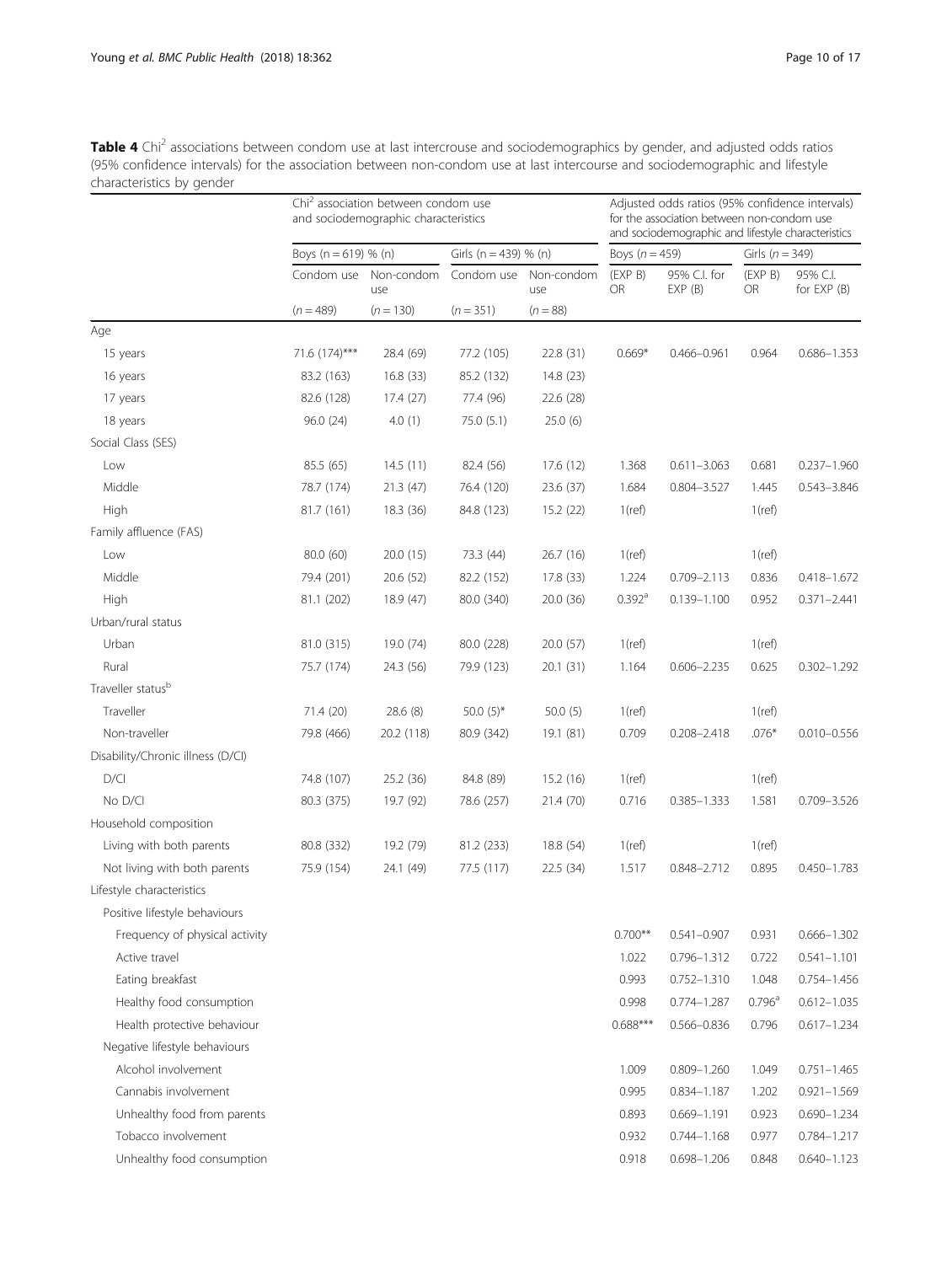Table 4 Chi<sup>2</sup> associations between condom use at last intercrouse and sociodemographics by gender, and adjusted odds ratios (95% confidence intervals) for the association between non-condom use at last intercourse and sociodemographic and lifestyle characteristics by gender (Continued)

|                                          | Chi <sup>2</sup> association between condom use<br>and sociodemographic characteristics |                   |                               |                   | Adjusted odds ratios (95% confidence intervals)<br>for the association between non-condom use<br>and sociodemographic and lifestyle characteristics |                        |                      |                         |
|------------------------------------------|-----------------------------------------------------------------------------------------|-------------------|-------------------------------|-------------------|-----------------------------------------------------------------------------------------------------------------------------------------------------|------------------------|----------------------|-------------------------|
|                                          | Boys ( $n = 619$ ) % (n)                                                                |                   | Girls ( $n = 439$ ) % ( $n$ ) |                   | Boys $(n = 459)$                                                                                                                                    |                        | Girls ( $n = 349$ )  |                         |
|                                          | Condom use                                                                              | Non-condom<br>use | Condom use                    | Non-condom<br>use | (EXP B)<br><b>OR</b>                                                                                                                                | 95% C.I. for<br>EXP(B) | (EXP B)<br><b>OR</b> | 95% C.I.<br>for EXP (B) |
|                                          | $(n = 489)$                                                                             | $(n = 130)$       | $(n = 351)$                   | $(n = 88)$        |                                                                                                                                                     |                        |                      |                         |
| Health                                   |                                                                                         |                   |                               |                   |                                                                                                                                                     |                        |                      |                         |
| Experience of health symptoms            |                                                                                         |                   |                               |                   | 1.002                                                                                                                                               | $0.716 - 1.402$        | 1.060                | $0.792 - 1.419$         |
| Quality of life                          |                                                                                         |                   |                               |                   | 0.956                                                                                                                                               | $0.701 - 1.302$        | 0.726 <sup>a</sup>   | $0.522 - 1.010$         |
| Medication for physical<br>symptoms      |                                                                                         |                   |                               |                   | 1.143                                                                                                                                               | $0.886 - 1.475$        | $1.243^a$            | $0.961 - 1.608$         |
| Medication for psychological<br>symptoms |                                                                                         |                   |                               |                   | 1.087                                                                                                                                               | $0.893 - 1.324$        | $1.254*$             | $1.025 - 1.533$         |
| Socio-cultural environment               |                                                                                         |                   |                               |                   |                                                                                                                                                     |                        |                      |                         |
| Communication with friends               |                                                                                         |                   |                               |                   | 0.845                                                                                                                                               | $0.659 - 1.082$        | 0.906                | $0.630 - 1.302$         |
| Sense of community                       |                                                                                         |                   |                               |                   | 1.044                                                                                                                                               | $0.817 - 1.334$        | 1.048                | $0.769 - 1.426$         |
| Poor neighbourhood environment           |                                                                                         |                   |                               |                   | 1.052                                                                                                                                               | $0.847 - 1.306$        | 0.876                | $0.620 - 1.239$         |
| Bullying others                          |                                                                                         |                   |                               |                   | $0.839$ <sup>a</sup>                                                                                                                                | $0.698 - 1.007$        | 0.975                | $0.703 - 1.353$         |
| Music and drama                          |                                                                                         |                   |                               |                   | 0.965                                                                                                                                               | $0.674 - 1.382$        | 1.077                | $0.812 - 1.430$         |
| Being bullied                            |                                                                                         |                   |                               |                   | 1.126                                                                                                                                               | $0.886 - 1.432$        | $0.786^{\text{a}}$   | $0.590 - 1.047$         |
| Club or team activities                  |                                                                                         |                   |                               |                   | 0.965                                                                                                                                               | $0.750 - 1.241$        | 1.019                | $0.725 - 1.432$         |
| Parental communication                   |                                                                                         |                   |                               |                   | 1.075                                                                                                                                               | $0.761 - 1.518$        | 0.875                | $0.648 - 1.180$         |
| Health check ups                         |                                                                                         |                   |                               |                   | 0.925                                                                                                                                               | $0.718 - 1.192$        | 1.074                | $0.746 - 1.547$         |

<sup>a</sup>≤.1, \*p ≤ .05; \*\* p ≤ .01; \*\*\* p ≤ .001. Nagelkerke R<sup>2</sup> = 0.305 (Boys), Nagelkerke R<sup>2</sup> = 0.415 (Girls)<br><sup>b</sup>Caution must be taken when extrapolating from this finding given the small sample size

<sup>b</sup>Caution must be taken when extrapolating from this finding given the small sample size

the method of contraception used at last intercourse, if any (Table [1\)](#page-4-0). Among sexually initiated young people, around 80% of boys and girls reported using condoms at last intercourse, one fifth of boys and one quarter of girls reported using the contraceptive pill and around 14% reported using withdrawal. Approximately 10% of boys and 6% of girls reported using no method of contraception at last intercourse.

Fewer younger boys (i.e., those aged 15 years) reported using condoms at last intercourse compared to older boys (i.e. those aged 17–18 years). No other sociodemographic differences were identified in relation to condom use, apart from girls from Traveller communities reporting less condom use at last intercourse than those from non-Traveller communities (Table [4](#page-9-0)). Caution must be taken when extrapolating from these findings as the same size for sample of young people from the Traveller community is very small.

## Predictors of non-condom use

Table [4](#page-9-0) presents the adjusted odds ratios for the association between non-condom use at last intercourse and sociodemographic and lifestyle characteristics. Older

boys from high (compared to low) FAS groups were less likely to report non-condom use at last intercourse. As were boys engaged in more frequent physical activity and more health protective behaviours influenced by parenting (e.g., tooth brushing and seatbelt wearing) and who reported more frequently bullying others.

Girls from non-Traveller communities, who reported more healthy food consumption, higher quality of life and more frequently being bullied were less likely to report having sex without a condom at last intercourse. Girls who reported taking medication for physical or psychological symptoms were more likely to report having sex without a condom at last intercourse.

## **Discussion**

This is the first nationally representative data on the sexual health and behaviours reported by young people in Ireland. Overall, 25.7% of boys and 21.2% of girls were sexually initiated. Older age was consistently predictive of sexual initiation for both boys and girls, as were alcohol, tobacco and cannabis involvement, living in poorer neighbourhoods and good communication with friends. Involvement in music and drama was protective for both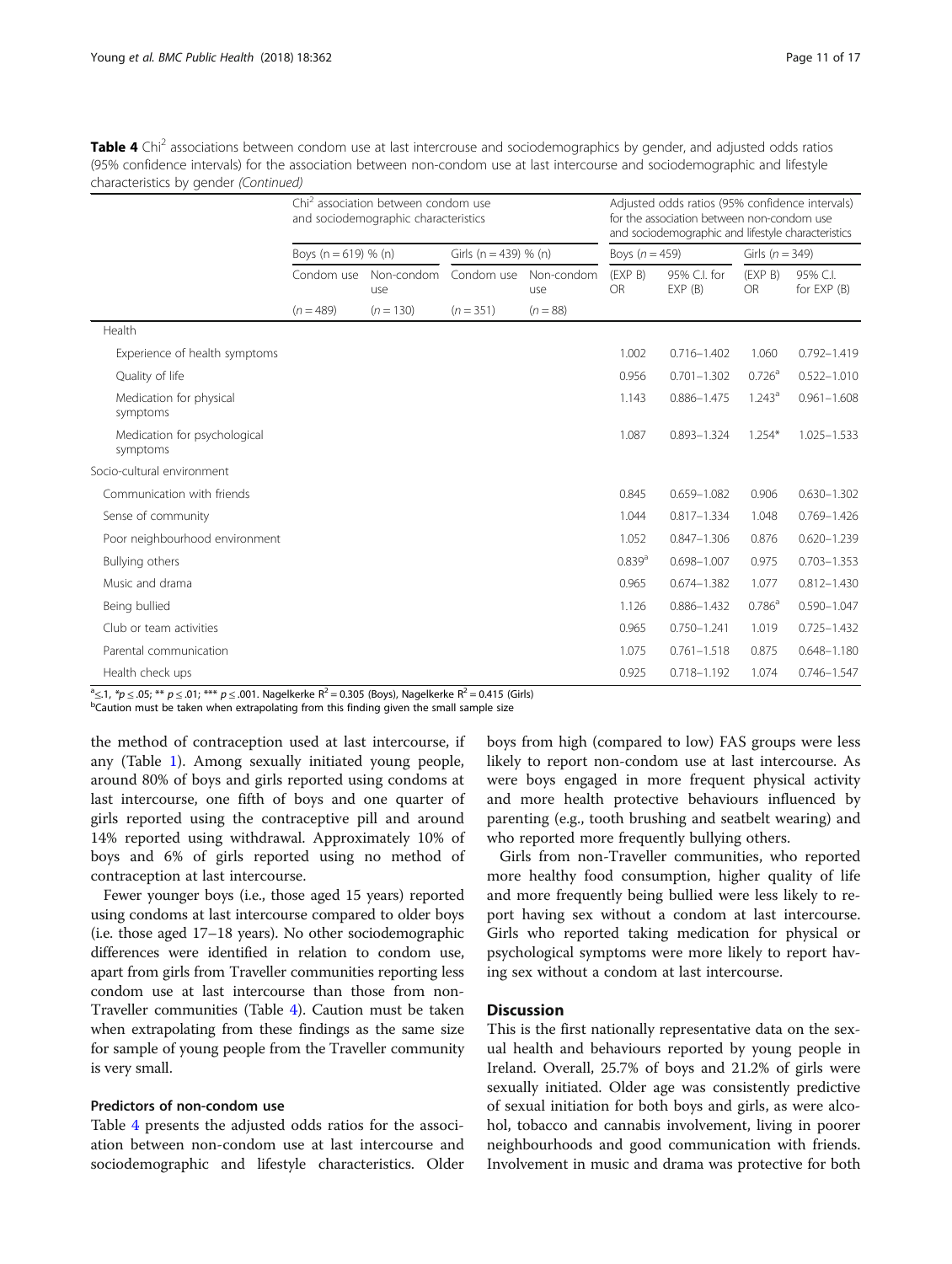boys and girls. Very early sexual initiation (< 14 years) was reported by 22.8% of the sexually initiated boys and 13.4% of the sexually initiated girls. Very early initiation was consistently associated with rural living, cannabis involvement, bullying others and attending fewer health check-ups for both boys and girls. Unprotected sex at last intercourse was reported by 10.5% of boys and 6.8% of girls. Over three quarters of young people reported using a condom at last intercourse. Boys condom use was predicted by age, higher FAS, bullying others, physical activity and health protective behaviours. Girls' noncondom use was predicted by taking medication for physical and psychological symptoms whereas belonging to a non-Traveller community, healthy food consumption, higher quality of life and experience of being bullied was protective.

The Irish figures for young people's sexual initiation are lower than comparable international figures. The most recent British National Survey of Sexual Attitudes and Lifestyles (Natsal-3) found that among those aged 16–24 in the UK, 30.9% reported heterosexual intercourse before age 16 years [[49\]](#page-15-0). The 2013/14 international HBSC report details the proportion of 15 year olds who report having sex. The Irish figure (27% boys, 16% girls) are lower than many other countries. For example, 26% of girls and 24% of boys (Sweden), 27% of girls and 29% of boys (Hungary), and 21% of girls and 40% of boys (Bulgaria) report sexual initiation [[8\]](#page-15-0). Lower rates of sexual initiation may reflect the older age for legal intercourse in Ireland (17 years) compared to other countries, or the religious context for young people growing up in Ireland which whilst they may not be practicing Catholic, may still be culturally Catholic thus promoting abstinence before marriage [[38](#page-15-0)]. At present, the only Irish data available for comparison comes from adults retrospective accounts; the Irish Study of Sexual Health and Relationships (ISSHR) identified that among 18–24 year olds in the sample, the median age of sexual initiation was 17 years old, whereas for those participants age 60–64 was 22/23 years old [[6](#page-15-0)].

The current findings demonstrate that adolescents report condom use as the most common individual method of contraception. The 2013/14 international HBSC report also publishes data on 15 year olds who use a condom at last intercourse. From the current study, around 72% of 15 year old boys and 77% of 15 year old girls in Ireland reported condom use at last intercourse. This is higher than most of the other countries, including England, Scotland and Wales [\[8](#page-15-0)]. Not using condoms is a matter of considerable concern, particularly for the higher proportion of boys reporting noncontraceptive use, given the increased risk of unintended pregnancy and STIs. Young people's contraceptive choices are often influenced by biological, psychological and social factors. They are also marred by additional complications relative to their age and stage of development. For example, not only may access and cost determine contraceptive use, but choice may be inhibited by adolescents' lack of knowledge surrounding the 'correct' use of contraceptives. It is also possible that one partner will assume the other has taken responsibility for contraceptive methods. Indeed communication about contraception prior to intercourse is an important predictor of contraceptive use among adolescents [[50](#page-16-0), [51\]](#page-16-0). Kirby cites communication with partner about contraception as an antecedent of adolescent contraception [[51](#page-16-0)]. Concerns surrounding confidentiality may deter contact with local health services, while embarrassment, fear of side effects and stigma associated with contraceptive use (particularly for females) may discourage contraceptive use [\[52](#page-16-0), [53](#page-16-0)].

The current research identified demographic, health, socio-cultural and lifestyle characteristics consistently associated with sexual initiation. As age increases, the proportion of young people reporting initiation also increases. At 18 years old, the proportion of boys and girls who report initiating sex (37.3% and 54.5% respectively) are similar to the prevalence rates of sexual activity of the young adult population aged 18 to 20 years old in Ireland (50%) [[33](#page-15-0)]. Although caution must be exercised when extrapolating from the these findings due to the small sample size of 18 year old participants, this highlights the importance of focusing on young people under the age of 18 years as they are embarking upon their sexual debut and where norms of behaviour, sexual activity and practices are established [\[2\]](#page-15-0). Alcohol, tobacco and cannabis involvement were associated with sexual initiation among boys and girls. Cannabis involvement was also positively associated with very early initiation for both boys and girls, and alcohol involvement for boys only. These findings are in line with international research which has linked substance use with sexual risk behaviour [\[54,](#page-16-0) [55\]](#page-16-0) and early sexual initiation [[56](#page-16-0), [57](#page-16-0)].

Good communication with friends was associated with girls and boys sexual initiation, however poor communication with friends was associated with very early sexual initiation for boys. Bullying others was associated with very early initiation for both boys and girls, and involvement in music and drama was protective of sexual initiation for both boys and girls. The circumstances surrounding participants sexual behaviours reported are not known (i.e., whether participants wanted sexual initiation at that time). However the influence of peer support, pressure and communication may be of significant importance to the timing of sexual initiation and this warrants further investigation. Templeton et al. [\[58](#page-16-0)] emphasise that a key form of social learning comes from sexual scripts. These originate from adult discourses and are shared among peers. Peer perceptions have also been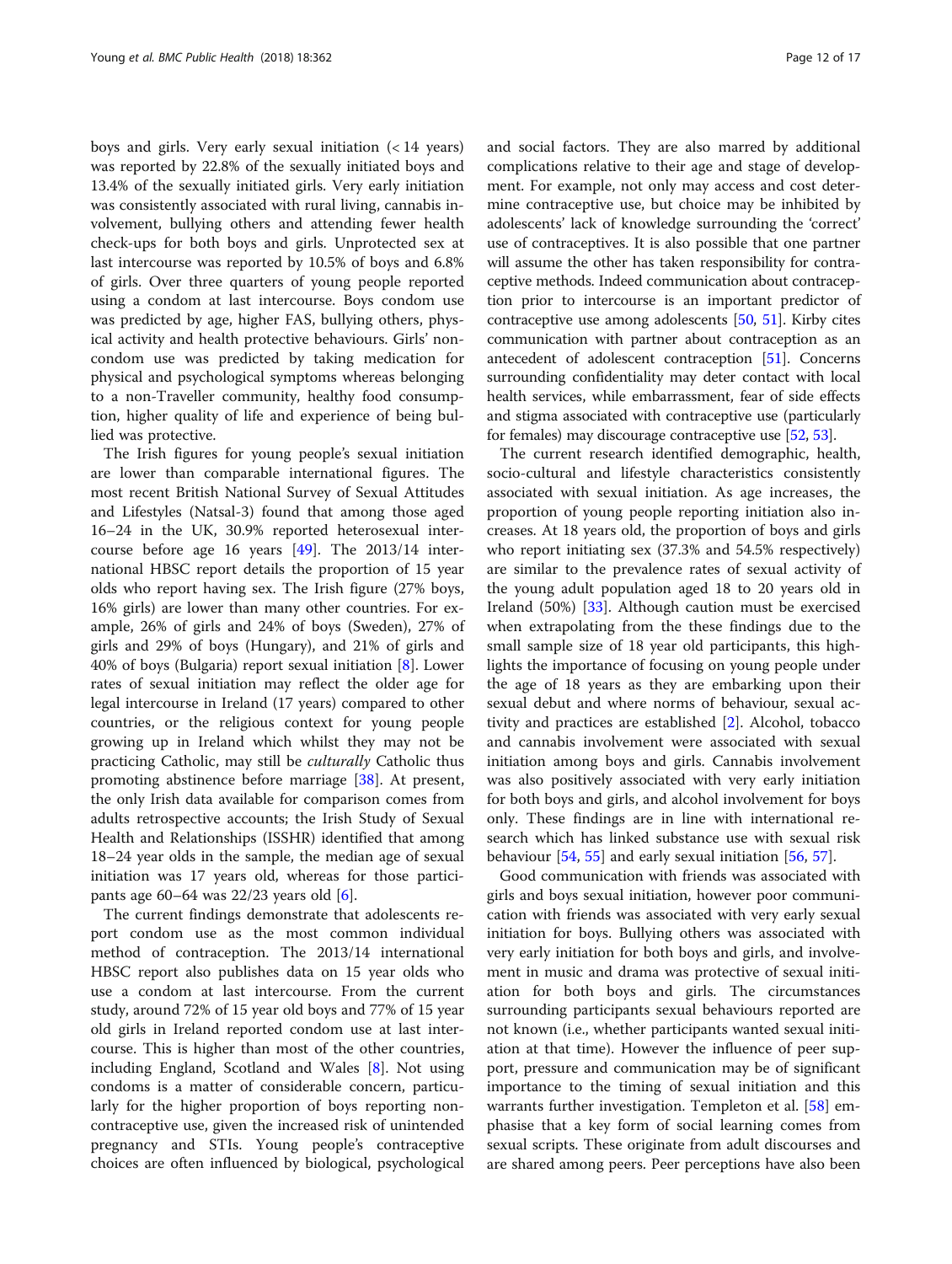identified as influencers of sexual initiation and behaviour. For example if adolescents perceive that most of their peers are having sex, they are more likely to report intention to initiate, and also to initiate themselves [\[59](#page-16-0)]. Normalisation of sexual behaviours based on peer approval, peer pressure and a desire for social inclusion, are key aspects influencing adolescents to engage in sexual activity [[58\]](#page-16-0). Adolescents living in rural areas were more likely to report very early initiation. Living in rural areas which lack accessible leisure-time resources may result in boredom and sexual intercourse [[60](#page-16-0)]. Rural living may also deny young people access to sexual health advice and services when they are needed. Despite no significant association between D/CI and sexual initiation, there is complex picture for those young people who report health conditions and taking medication for health conditions, and the relationship between sexual initiation. Health protective behaviours (including engaging in physical activity and toothbrushing/seatbelt wearing) were associated with boys' condom use at last intercourse. Possible explanations may relate to them employing health promoting behaviours across different aspects of their lives.

The proportion of young people who sexually initiate at age 18 years or younger, together with the proportion of young people who report early (at age 14 or 15 years) or very early initiation  $(< 14$  years), when they are physically, emotionally and cognitively developing highlights that young people's sexual behaviour is of particular relevance in the Irish context where the age of legal consent for sexual intercourse is 17 years old. Similarly, the proportion of sexually initiated young people who are not using a reliable form of contraception, thus putting themselves at increased risk of STIs and unplanned pregnancy, is of importance. When deciding whether to initiate sex, adolescents may focus on the positive rewards that sex brings (i.e., intimacy, fun, emotional attachment). Even when knowledgeable about the risks, some young people may not refrain from sex to avoid potential negative outcomes [[58\]](#page-16-0). The findings highlight that sexual health is a salient public health issue for health educators, practitioners and policy makers across Ireland. The risk of unintended pregnancy carries an increased burden for young people in Ireland due to the limited options available to deal with unwanted pregnancies. Unlike most developed countries, abortion is illegal in Ireland [\[37](#page-15-0)]. Anyone seeking a termination must travel outside of the country to do so (with the exception of some very extreme circumstances) and must bear substantial financial costs. This can lead to a greater risk of social and psychological implications for those who experience an unplanned pregnancy in Ireland, and in particular young people who may be ill-equipped to manage these circumstances. The findings call for

training of health and education professionals, knowledge and skills-based, age and stage appropriate education for young people, with the addition of young people friendly access to confidential, affordable contraception.

The findings also provide data on the sociodemographic and lifestyle behaviours that relate to young people's sexual initiation, very early sexual initiation and non-condom use. The identification of these sociodemographic and lifestyle characteristics provides important information on risk and protective factors that relate to young people's sexual behaviour. The findings may be used for the purpose of helping to identify young people who may be most at risk of sexual risk-taking (e.g., those living in rural areas). Similarly, the identification of amenable risk and protective factors (e.g., communication skills, bullying) may provide an opportunity for targeted intervention to reduce the inequalities that place many adolescents at an increased risk of adverse health and well-being outcomes as a result of unsafe sexual practices. For example, this study has linked adolescent sexual risk behaviours with other negative health behaviours (e.g., substance use). Although it is not possible to establish a causal relationship, the design of interventions that aim to reduce multiple risk behaviours or promote multiple protective factors may result in more positive additional health outcomes. Successful interventions specifically designed to reduce alcohol, tobacco and cannabis use may therefore also impact unsafe sexual behaviours. These associations are supported by previous research linking substance use and adolescent sexual risk behaviour [\[54](#page-16-0), [55](#page-16-0)]. Jackson et al. [[54\]](#page-16-0) recommend a holistic approach to risk behaviour prevention that adopts the shared determinants of several risk behaviours to improve adolescent health.

The findings suggest that boys and girls sexual behaviour is related to different socio-demographic and lifestyle characteristics. The differences highlight the need to incorporate gender into health promotion and behavioural education, skills, training and interventions. This may be especially important in Ireland where at post primary level (12–18 years) 63% of schools attended by 66% of pupils are single gender only. Not only will this more comprehensive, tailored approach seek to improve adolescent sexual health during this key developmental stage, but will provide a foundation for positive sexual health, behaviours and relationships throughout their life course.

The first ever sexual health strategy in Ireland was launched in 2015 [\[61\]](#page-16-0). The current research has the potential to inform the implementation and further development of universal sexual health promotion across settings. In terms of implementation, the findings could be employed as part of a parent education package designed to improve parent-adolescent sexual communication. They could also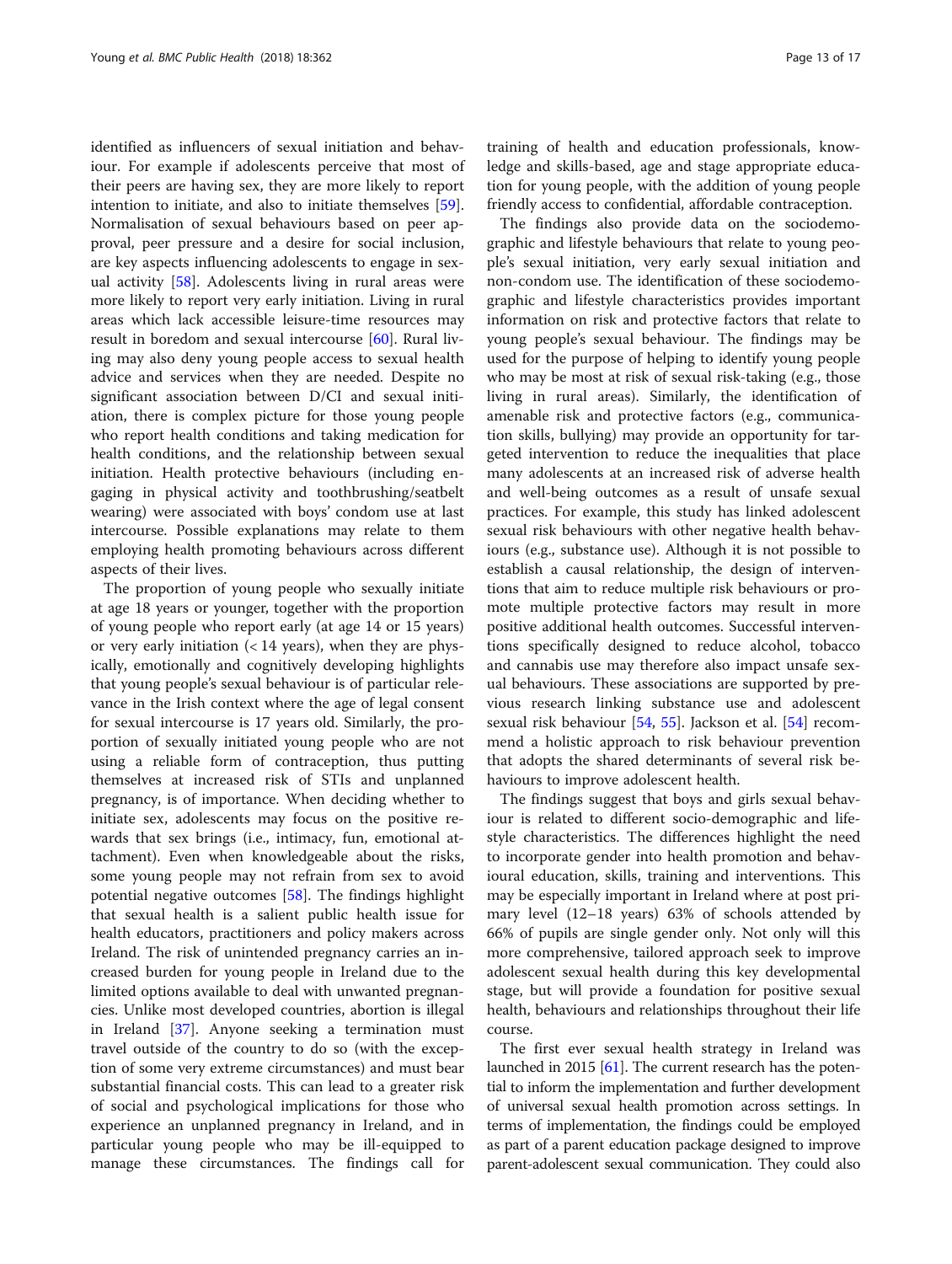be used to help inform trainers preparing teachers to delivery Relationships and Sexuality Education (RSE), or in the development and delivery of similarly focused education in out of school settings. For the first time, policy-makers in Ireland have up-to-date, nationally representative data on adolescent sexual behaviour, including socio-demographic and lifestyle characteristics that are associated with risk. These and subsequent findings in the field could be used to help develop an evidence based strategy for adolescent sexual health behaviour at national, institutional (e.g., school, training centres) or community (e.g., youth services, local authority) level.

There is also potential to integrate these findings into the RSE programme implemented in secondary schools in the Republic of Ireland. RSE is delivered as part of Social, Personal and Health Education (SPHE), and SPHE is designed to be situated within a 'whole school' approach. Such an approach, as advocated by the Department of Education [\[62\]](#page-16-0), requires partnerships at school level between educational stakeholders and priority setting for the school in the context of the physical and psychosocial environment. The findings reported here could be very useful to school-level partnerships in determining their approach and what knowledge and skill development to focus on for different groups of students. The early age of initiation of many young people in Ireland highlights the need to implement such interventions and education at an early age.

## Limitations

When asked about sexual intercourse, participants were provided with a description in parenthesis (Sometimes this is called "making love", "having sex" or "going all the way"). Sexual intercourse was not however described using an anatomical definition. Neither does it differentiate between consensual or non-consensual sex. Although early sexual intercourse is often correlated with other indices, the cross-sectional design means that causality cannot be established. Similarly, the point at which a young person sexually initiated may have occurred some years prior to completion of the survey. Measures taken during the survey, for example relating to living with both parents, refer to the time of completing the survey rather than at first intercourse. While the use of a standardised survey promotes cross country comparisons, the cultural and youth specific nuances of sexual behaviours and practices may be lost. Further participation of young people in questionnaire design may help overcome some of these challenges [\[63\]](#page-16-0).

Constraints were imposed by the structure of the data. Gender differences warranted separate analyses for boys and girls. Significance levels were reported at  $p < 0.10$  and  $p < .05$  because of small sample size and lack of power.

The small sample of early initiated participants means that analytical power may be low. Missing data were not imputed and only a complete case sample were used. Listwise deletion may also have contributed to lower analytic power. As data are most likely not missing at random (MAR), it is assumed that the results generated would be replicated if a full dataset were used; however estimates may be over- or under-estimated. The youngest participants answering questions about sexual behaviour were aged 15 years. Sexual initiation was therefore defined in relation to sexual intercourse occurring at age 15 years old or younger. Only young people older than 15 will be able to select 16 or above as an age of first intercourse. A larger proportion of sexually experienced 15-year-olds, compared to older adolescents, reported very early sexual initiation. While it is possible that more young people are initiating sex at very young ages compared to one or two years previously, it is more likely an issue of censoring, due to the age at which 15 year-olds could have initiated sex is at young and very young ages.

Completion of the questionnaire required self-report data about sexual behaviours. While every effort was made to ensure that participants completed questionnaires anonymously, individually and confidentially participants may have been unwilling to disclose such that prevalence may be underestimated [\[64](#page-16-0)]. Only four questions were used to ask about sexual behaviour. Some of which generated inconsistent or unfeasible responses that required recoding. The methodological challenges and solutions to these issues have been reported by Young et al. [\[43](#page-15-0)] Finally, at present nothing is known about the circumstances of young people's sexual behaviour; for example, contraceptive use at first intercourse, thoughts about the timing of first intercourse, the age of partner at first intercourse or different types of contraceptive methods used (contraceptive implant, injection etc.). These questions have been added to the most recent HBSC study and for which detailed analyses are required. The data should provide more context about the timing of early initiation, coercion and associated factors such as peer pressure. Similarly, parenting processes (e.g., parent-child monitoring, sexual risk communication and parental closeness) have been identified as significant influences on adolescents' early sexual initiation, sexual activity, and condom use [[65\]](#page-16-0). HBSC Ireland do not currently ask questions relating to parental processes, however future research should take account of these findings. The questionnaire measures the health behaviours of school-going 15–18 year olds in Ireland, it therefore does not represent the views of those who are not in school. School retention rates to the end of postprimary education (Leaving Certificate, after 14 years of fulltime education) was  $90.6\%$  in 2015 [[66\]](#page-16-0).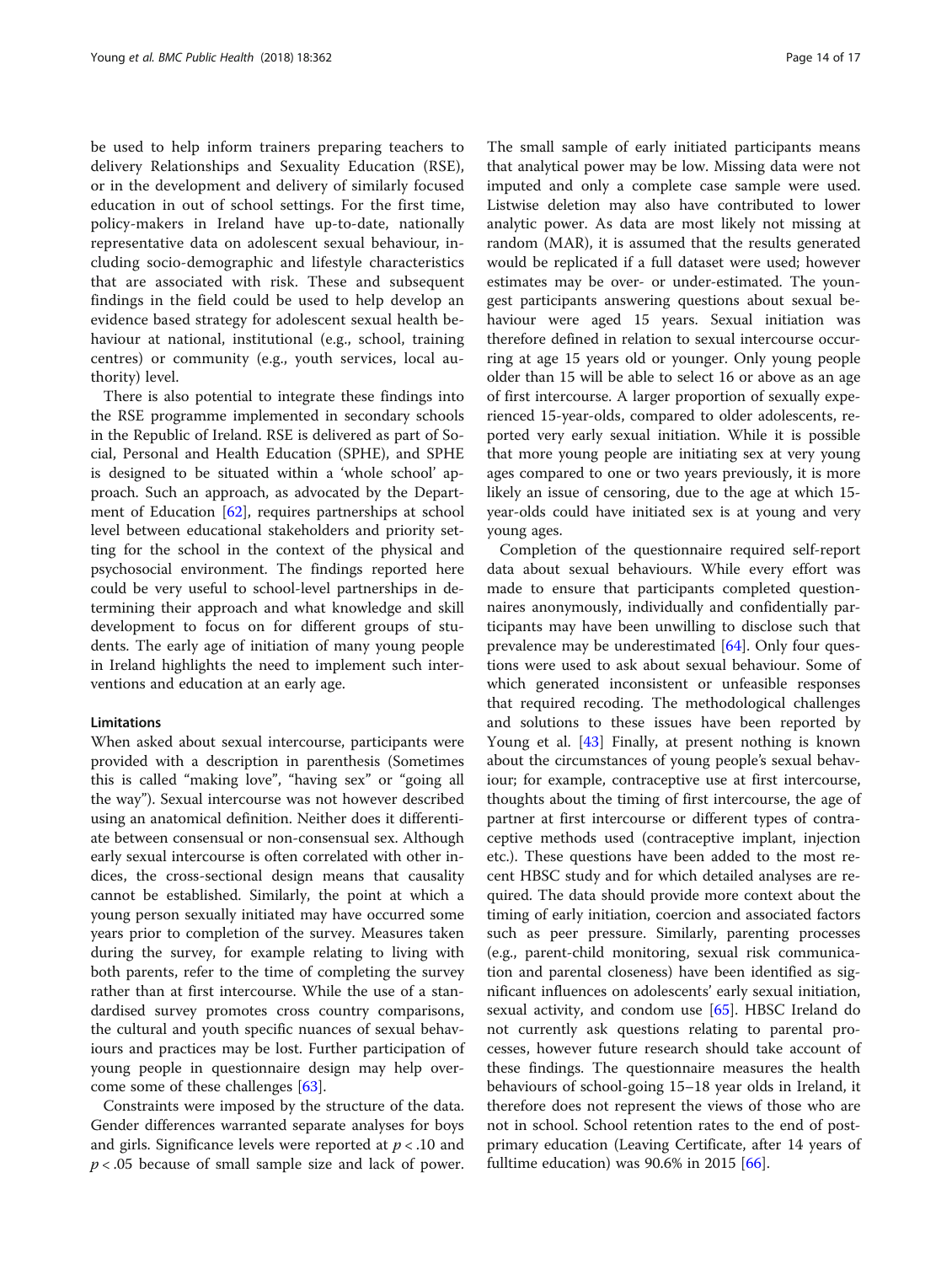## <span id="page-14-0"></span>Conclusion

Sexual health is a fundamental aspect of physical and social well-being and a key component of public health [\[2](#page-15-0)]. Sexual health status is shaped by a range of sociocultural, psychological, physical, cognitive, religious, legal, economic and political factors, a number of which adults, and young people have little or no control over. Sexual health is dependent on the complex interaction of a combination of these factors [[3\]](#page-15-0). For the first time, a detailed analysis of the sexual behaviours and practices of young people across Ireland has been conducted. The findings highlight the prevalence of sexual initiation, age of initiation and contraceptive use among a representative sample of boys and girls aged 15–18 years. The analysis has identified sociodemographic and lifestyle characteristics associated with each of these sexual behaviours capturing a profile of both those young people who are sexually initiated and those associated with very early initiation and non-condom use.

The analyses identified predictive factors related to sexual initiation, age of initiation and contraceptive use which are specific to the lives of young people, and some which are gender-specific. Young people are a distinct group with unique influences in relation to their sexual health and behaviour. The results demonstrate the value of developing and implementing specifically targeted policy and interventions which take a holistic approach in addressing the needs of adolescents. While this study provides a novel insight into potential risk and protective factors associated with risky sexual behaviour among the adolescent population, more research is required to further understand the context of young people's sexual behaviours; including the timing and contraceptive methods used at first intercourse, frequency of intercourse, sexual practices other than intercourse and experience of STI and unplanned pregnancy. It would be preferable if future work in this area adopted a truly ecological perspective, including more comprehensive family measures. Models on which to base this 'ecological' research include Bronfenbrenner's environmental systems [[67\]](#page-16-0), or the socio-ecological model of health [[68\]](#page-16-0). These behavioural-ecological models have been applied to sexual health research, and intervention development in the contexts of AIDS prevention [[69\]](#page-16-0) and young people's risky sexual behaviour [[70\]](#page-16-0), many of which are summarised by Hajizade-Valokolaee [[71\]](#page-16-0). A comprehensive evidence base of the factors influencing young people's sexual behaviour will provide a foundation for the development of health promotion strategies aimed at reducing negative sexual health outcomes and promoting positive outcomes. These recommendations are directly relevant to the current Irish national policy on sexual health  $[61]$  $[61]$  $[61]$ , and the setting of priorities in its implementation.

## Additional file

[Additional file 1:](https://doi.org/10.1186/s12889-018-5217-z) Factors derived from the Categorical Principle Components Analysis (CatPCA) conducted on individual items in each of the following four candidate domains (including proportion of variance explained (%)). Description of data: The additional file presents the factors derived from the Categorical Principle Components Analysis (CatPCA) conducted on the individual items which comprise each of the four selected candidate domains. The data presents the factors, and includes the individual and cumulative proportion of variance explained (%). (DOCX 24 kb)

#### Abbreviations

FAS: Family Affluence Scale; SES: Socioeconomic status; STIs: Sexually transmitted infections; WHO: World Health Organization

#### Acknowledgements

HBSC is an international study carried out in collaboration with WHO/EURO. The International Coordinator of the 2009/2010 survey was Professor Candace Currie, PhD (University of St. Andrews, School of Medicine, Child and Adolescent Health Research Unit, Scotland) and the Data Bank Manager was Professor Oddrun Samdal, PhD (University of Bergen, HBSC Data Management Centre, Norway). For details of the HBSC study, see [http://](http://www.hbsc.org/) [www.hbsc.org.](http://www.hbsc.org/) The authors thank all the schools and young people who participated in the study and who have participated in past HBSC studies. They would also like to thank all past and current members of the HBSC Ireland team. The lead author, now based at Cardiff University, is supported by DECIPHer, a UKCRC Public Health Research Centre of Excellence. Joint funding (MR/KO232331/1) from the British Heart Foundation, Cancer Research UK, Economic and Social Research Council, Medical Research Council, the Welsh Government and the Wellcome Trust, under the auspices of the UK Clinical Research Collaboration, is gratefully acknowledged.

#### Funding

HBSC Ireland is funded by the Department of Health. Funding for this work came from an Irish Research Council Collaborative Research Grant with the Crisis Pregnancy Programme of the Health Service Executive. The lead author, now based at Cardiff University, is supported by DECIPHer, a UKCRC Public Health Research Centre of Excellence. Joint funding (MR/KO232331/1) from the British Heart Foundation, Cancer Research UK, Economic and Social Research Council, Medical Research Council, the Welsh Government and the Wellcome Trust, under the auspices of the UK Clinical Research Collaboration, is gratefully acknowledged.

#### Availability of data and materials

The datasets supporting the conclusions of this article are available via the Health Behaviour in School-aged Children repository, contactable at [http://](http://www.hbsc.org/) [www.hbsc.org/](http://www.hbsc.org/).

#### Authors' contributions

The original idea for the project was conceived by SNG. SNG, HY and LB conceptualised the paper. HY and LB led the analysis and interpretation of the data with support from SNG. HY wrote a first draft of the manuscript. All authors contributed to subsequent drafts and approved the final manuscript.

## Ethics approval and consent to participate

Ethical approval was sought from The Human Research Ethics committee of the National University of Ireland Galway. Parental consent was sought at the discretion of the school. Informed consent was sought from participants prior to participation.

#### Consent for publication

All identifiable information has been removed from the publication.

#### Competing interests

The authors declare that they have no competing interests.

### Publisher's Note

Springer Nature remains neutral with regard to jurisdictional claims in published maps and institutional affiliations.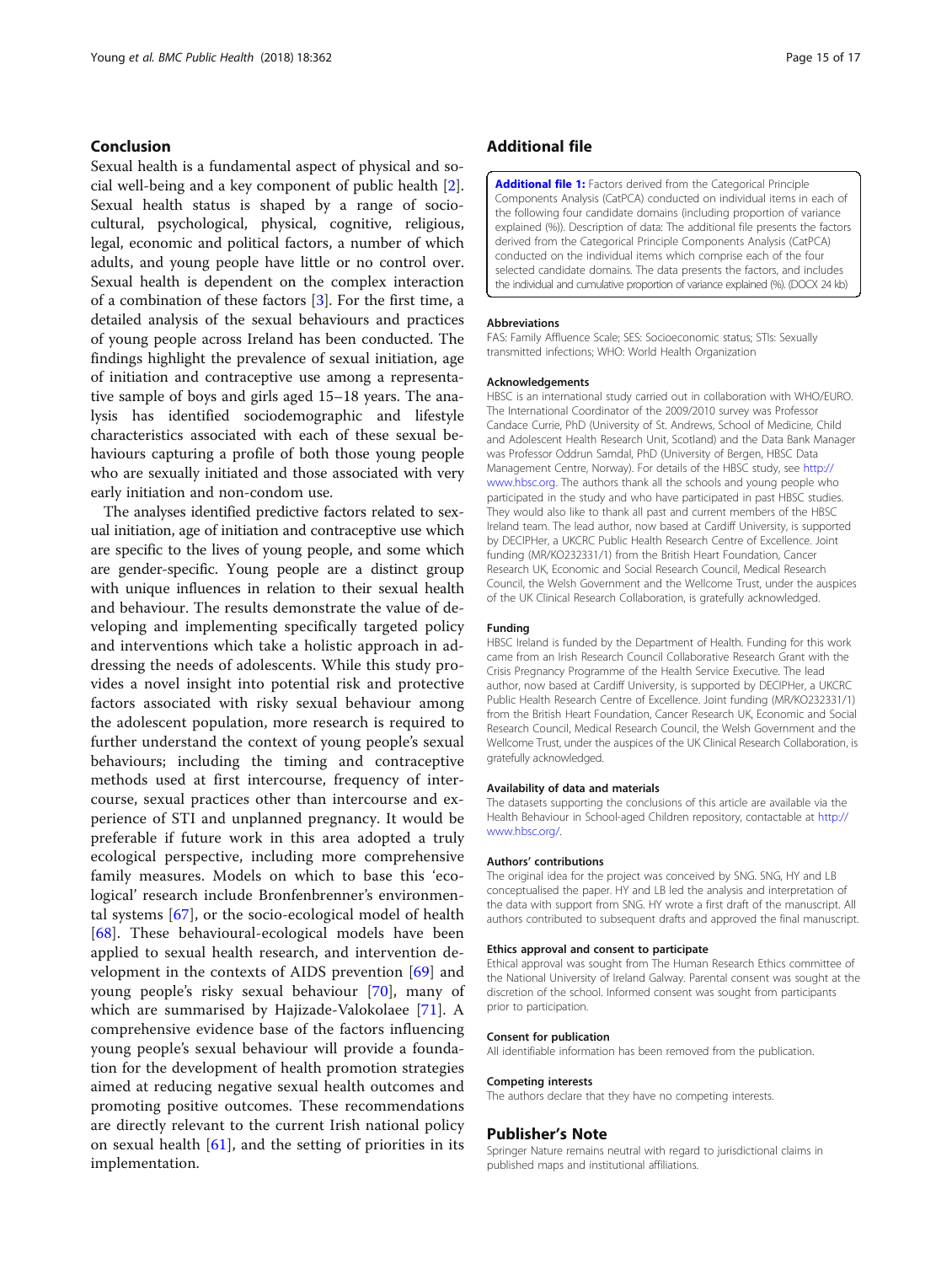#### <span id="page-15-0"></span>Author details

<sup>1</sup>DECIPHer, Cardiff University, Cardiff CF10 3BD, UK. <sup>2</sup>Discipline of Health Promotion, School of Health Sciences, National University of Ireland, Galway, Ireland.

## Received: 20 July 2017 Accepted: 26 February 2018 Published online: 16 March 2018

#### References

- 1. Temmerman M, Khosla R, Say L. Sexual and reproductive health and rights: A global development, health, and human rights priority. Lancet. 2014;384: e30–e31. [https://doi.org/10.1016/S0140-6736\(14\)61190-9.](https://doi.org/10.1016/S0140-6736(14)61190-9)
- 2. WHO. Defining sexual health. Report of a technical consultation on sexual health 28-31 January 2002. Geneva: WHO; 2006.
- 3. WHO. Measuring sexual health: conceptual and practical considerations and related indicators. Geneva: WHO; 2010.
- 4. Avery L, Lazdane G. What do we know about sexual and reproductive health of adolescents in Europe? Eur J Contracept Reprod Health Care. 2010;15:54–S66.
- 5. Hawes ZC, Wellings K, Stephenson J. First hetreosexual intercourse in the United Kingdom: a review of the literature. J Sex Res. 2010;47:137–52.
- 6. Layte R, McGee H, Quail A, Rundle K, Cousins G, Donnelly C, Mulcahy F, Conroy R. The Irish study of sexual health and relationships. Dublin: Crisis Pregnancy Agency; 2006.
- 7. McHale E, Newell J. Sexual behaviour and sex education in Irish school going teenagers. Int J STD AIDS. 1997;8:196–200.
- 8. Inchley J et al. eds. Growing up unequal: gender and socioeconomic differences in young people's health and well-being. Health Behaviour in School-aged Children (HBSC) study: international report from the 2013/2014 survey. Copenhagen, WHO Regional Office for Europe, 2016 (Health Policy for Children and Adolescents, No. 7).
- 9. Centers for Disease Control and Prevention (CDC). Sexually transmitted disease surveillance 2010, 2010 <http://www.cdc.gov/std/stats10/surv2010.pdf> Accessed July 25, 2013.
- 10. Magnusson C, Trost K. Girls experiencing sexual intercourse early: could it play a part in reproductive health in middle adulthood? J Psychosom Obstet Gynaecol. 2006;27:237–44.
- 11. Fergus S, Zimmerman M, Caldwell C. Sexual risk behaviour in adolescence and young adulthood. Am J Public Health. 2007;97:1096–101.
- 12. Magnusson B, Masho S, Lapane K. Early age at first intercourse and subsequent gaps in contraceptive use. J Women's Health. 2012;21:73–9.
- 13. Dixon-Mueller R. How young is "too young"? Comparative perspectives on adolescent sexual, marital and reproductive transitions. Stud Fam Plan. 2008; 39:247–62.
- 14. Spriggs AL, Halpern CT. Sexual debut timing and depressive symptoms in emerging adulthood. J Youth Adolesc. 2008;37:1085–96.
- 15. Dickson N, Paul C, Herbison P, Silva P. First sexual intercourse: age, coercion, and later regrets reported by a birth cohort. BMJ. 1998;316:29–33.
- 16. Greenberg J, Magder L, Aral S. Age at first coitus. A marker for risky sexual behavior in women. STIs. 1992;19:331–4.
- 17. Kaplan D, Jones E, Olson E, Yunzal-Butler C. Early age of first sex and health risk in an urban adolescent population. J Sch Health. 2013;83:350–6.
- 18. Albert B, Brown S, Flanigan CM. 14 and younger: the sexual behavior of young adolescents. Washington: DC: National Campaign to Prevent Teen Pregnancy; 2003.
- 19. Bankole A, Biddlecom AE, Guiella G, Singh S, Zulu E. Sexual behavior, knowledge and information sources of very young adolescents in four sub-Saharan African countries. Afr J Reprode Health. 2007;11:28–13.
- 20. Byrnes JP. The development of decision-making. J Adolesc Health. 2002;31: 208–15.
- 21. McBride O, Morgan K, McGee H. Irish Contraception and Crisis Pregnancy Study 2010 (ICCP-2010) A survey of the general population, 2012. [http://](http://crisispregnancy.ie/wp-content/uploads/2012/06/ICCP-2010_REPORT.pdf) [crisispregnancy.ie/wp-content/uploads/2012/06/ICCP-2010\\_REPORT.pdf.](http://crisispregnancy.ie/wp-content/uploads/2012/06/ICCP-2010_REPORT.pdf) Accessed 21 July 2013.
- 22. Rundle K, Layte R, McGee H. The Irish study of sexual health and relationships sub report 1: learning about sex and first sexual experiences. Crisis Pregnancy Agency: Dublin; 2008.
- 23. O'Donnell B, O'Donnell C, Stueve A. Early sexual initiation and subsequent sex related risks among urban minority youth: the reach for health study. Fam Plan Perspect. 2001;33:268–75.
- 24. Kirby D. Emerging answers: Research findings on programs to reduce teen pregnancy, 2001, [<http://www.eric.ed.gov/ERICWebPortal/detail?accno=](http://www.eric.ed.gov/ERICWebPortal/detail?accno=ED456171) [ED456171](http://www.eric.ed.gov/ERICWebPortal/detail?accno=ED456171)>, Accessed 17 July 2012.
- 25. Paul C, Fitzjohn J, Herbison P, Dickson N. The determinants of sexual intercourse before age 16. J Adolesc Health. 2000;27(2):136–47.
- 26. Sabia JJ. Does early adolescent sex cause depressive symptoms? J Pol Anal & Manag. 2006;25:803–25.
- 27. Udell W, Sandfort T, Reitz E, Bos H, Dekovic M. The relationship between early sexual debut and psychosocial outcomes: a longitudinal study of Dutch adolescents. Arch Sex Behav. 2010;39:1133–45.
- Sabia JJ. Early adolescent sex and diminished school attachment: selection or spillovers? South Econ J. 2007;74:239–68.
- 29. Donahue KL, Lichtenstein P, Långström N, D'Onofrio BM. Why does early sexual intercourse predict subsequent maladjustment? Exploring potential familial confounds. Health Psychol. 2013;32:180–9.
- 30. Harden KP, Mendle J, Hill J, Turkheimer E, Emery R. Rethinking timing of first sex and delinquency. J Youth Adolesc. 2008;37:373–85.
- 31. Huibregtse BM, Bornovalova MA, Hicks BM, McGue M, Iacono W. Testing the role of adolescent sexual initiation in later-life sexual risk behavior: a longitudinal twin design. Psychol Sci. 2011;22:924–33.
- 32. Haase CM, Landberg M, Schmidt C, Lüdke K, Silbereisen RK. The later, the better? Early, average, and late timing of sexual experiences in adolescence and psychosocial adjustment in young adulthood. Eur Psychol. 2012;17:199–212.
- 33. Shiely F, Kelleher C, Galvin M. Sexual health of the Irish adult population: findings from SLAN. Crisis Pregnancy Agency: Dublin; 2004.
- 34. Bonner C. A report on the sexual practices of 16–18 year olds in the midland health board. Tullamore: Department of Public Health, Midland Health Board; 1996.
- Salazar LF, Bradley EL, Younge SN, Daluga NA, Crosby RA, Lang DL, DiClemente RJ. Applying ecological perspectives to adolescent sexual health in the United States: rhetoric or reality? Health Educ Res. 2010;25:552. 562
- 36. DiClemente RJ, Salazar LF, Crosby RA, Rosenthal SL. Prevention and control of sexually transmitted infections among adolescents: the importance of a socio-ecological perspective—a commentary. Public Health. 2005;119:825–36.
- 37. Department of Health. Protection of Life During Pregnancy Act 2013 (Number 35 of 2013), 2013, <[http://www.irishstatutebook.ie/pdf/2013/en.act.](http://www.irishstatutebook.ie/pdf/2013/en.act.2013.0035.pdf) [2013.0035.pdf>](http://www.irishstatutebook.ie/pdf/2013/en.act.2013.0035.pdf), Accessed 25 July 2014.
- Sherlock L. Sociopolitical influences on sexuality education in Sweden and Ireland. Sex Ed. 2012;12(4):383-96. https://doi.org/10.1080/14681811.2012.686
- 39. Currie C, Griebler R, Inchley J, Theunissen A, Molcho M, Samdal O, Dür W & (eds.). Health Behaviour in School-aged Children (HBSC) Study Protocol: Background, Methodology and Mandatory Items for the 2009/10 Survey. Edinburgh: CAHRU & Vienna: LBIHPR; 2010. Found at: <http://www.hbsc.org>
- 40. Kelly C, Gavin A, Molcho M, Nic GS. The Irish health Behaviours in schoolaged children (HBSC) study 2010. Department of Health: Dublin; 2012.
- 41. Nugent O. Sexuality and attitudes: teachers attitudes towards the HBSC survey. MA thesis. Ireland: NUI Galway; 2001.
- 42. Young H, Burke L, Nic GS. Contraceptive methods used by sexually active adolescents. National Institute of Health Sciences Bulletin. 2014;7(1):42.
- 43. Young H, Költő A, Reis M, Saewyc EM, Moreau N, Burke L, et al. Sexual health questions included in the health behaviour in school-aged children (HBSC) study: an international methodological pilot investigation. BMC Med Res Methodol. 2016;16:169. <https://doi.org/10.1186/s12874-016-0270-8>.
- 44. Central Statistics Office. Census of population 1986: classification of occupations. Cork: Central Statistics Office; 1986.
- 45. Currie C, Molcho M, Boyce W, Holstein B, Torsheim T, Richter M. Researching health inequalities in adolescents: the development of the health behaviour in school-aged children (HBSC) family affluence scale. Soc Sci Med. 2008;66: 1429–36.
- 46. Currie C, Zanotti C, Morgan A, Currie D, de Looze M, Roberts C, et al. Social determinants of health and well-being among young people. Health Behaviour in School-aged Children (HBSC) study: international report from the 2009/2010 survey. Copenhagen: WHO Regional Office for Europe; 2012. (Health Policy for Children and Adolescents, No. 6)
- 47. Linting M, Van Der Kooij A. Nonlinear principle components analysis with CATPCA: a tutorial. J Pers Assess. 2012;94:12–25.
- 48. IBM SPSS for Windows (Version 21.0) IBM. Armonk: NY; 2012.
- 49. Mercer C, Tanton C, Prah P, Erens B, Sonnenber P, Clifton S, et al. Changes in sexual attitudes and lifestyles in Britain through the life course and over time: findings from the National Survey of sexual attitudes and lifestyles (Natsal). Lancet. 2013;382:1781–94.